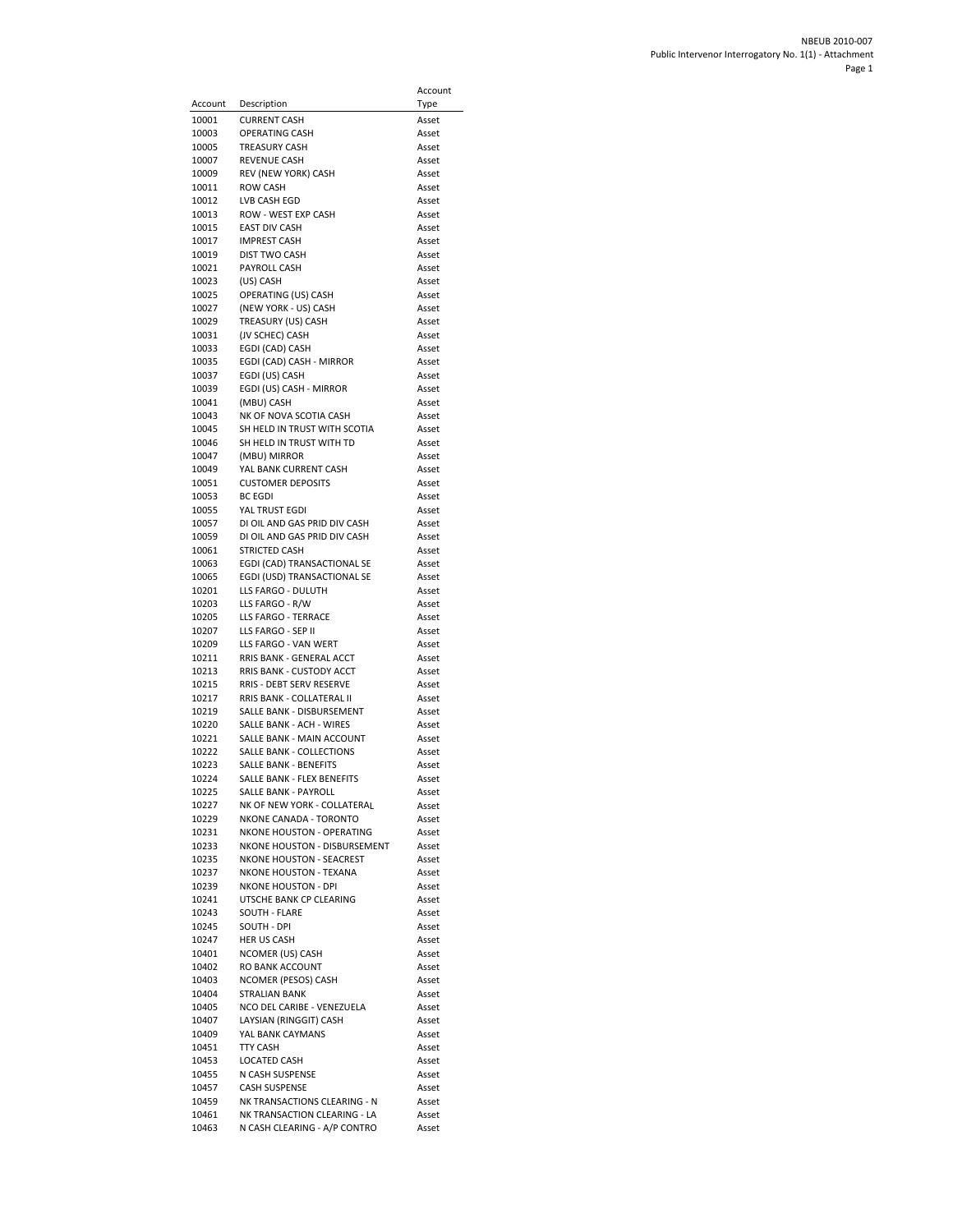|                |                                                             | Account        |
|----------------|-------------------------------------------------------------|----------------|
| Account        | Description                                                 | Type           |
| 10464<br>10465 | RO CASH CLEARING - AP CONTRO<br>CASH CLEARING - A/P CONTROL | Asset<br>Asset |
| 10466          | CLEARING - AUSTRALIAN                                       | Asset          |
| 10467          | N CASH CLEARING - A/R CONTRO                                | Asset          |
| 10469          | CASH CLEARING - A/R CONTROL                                 | Asset          |
| 10491          | SH EQUIVALENT TAXABLE SEC -                                 | Asset          |
| 10492          | SH EQUIVALENT - USD                                         | Asset          |
| 10493<br>10494 | SH EQUIVALENT TAXABLE SEC -<br>SH EQUIVALENT - EURO         | Asset<br>Asset |
| 10495          | RKETABLE SECURITY TAXABLE SE                                | Asset          |
| 10497          | RKETABLE SECURITY TAXABLE SE                                | Asset          |
| 10499          | PPLEMENTAL PENSION (US) CASH                                | Asset          |
| 10501          | <b>RRENT A/R TRADE</b>                                      | Asset          |
| 10502<br>10503 | N-PERF & SPECIAL HANDLING A/<br>LOWANCE OIL A/R             | Asset<br>Asset |
| 10504          | R EQUALIZATION AND VARIANCES                                | Asset          |
| 10505          | LOWANCE FOR DOUBTFUL ACCOUNT                                | Asset          |
| 10506          | FINED PRODUCTS RECEIVABLE                                   | Asset          |
| 10507          | <b>IPPER OVER/UNDERPMT</b>                                  | Asset          |
| 10508          | COUNTS RECEIVABLE - NON ORAC                                | Asset          |
| 10509<br>10510 | ENT BILLING AND COLLECTION<br>RRENT A/R TRADE - FOREIGN CU  | Asset<br>Asset |
| 10511          | ENT BILLING AND COLLECTION -                                | Asset          |
| 10512          | RM DISCOUNTS                                                | Asset          |
| 10513          | RIODIC CONTRIBUTION CHARGES                                 | Asset          |
| 10514          | ENT BILLING AND COLLECTION V                                | Asset          |
| 10515          | RIODIC CONTRIBUTION CHARGES                                 | Asset          |
| 10516<br>10517 | <b>FINED PRODUCTS INHIBITOR</b><br><b>BILLED REVENUE</b>    | Asset<br>Asset |
| 10518          | EN BILL RECEIVABLE                                          | Asset          |
| 10519          | <b>ANSACTION SERVICES</b>                                   | Asset          |
| 10521          | ION AND CENTRA GAS                                          | Asset          |
| 10523          | S DELINQUENT                                                | Asset          |
| 10524          | RCHANDISE DELINQUENT                                        | Asset          |
| 10525<br>10526 | <b>B/CARS ADJUSTMENTS</b><br>TURNED ITEMS FROM BANK         | Asset<br>Asset |
| 10527          | L ACCOUNTING SYSTEM AR - CLE                                | Asset          |
| 10530          | $E-SAP A/R$                                                 | Asset          |
| 10551          | PL A/R - ADVANCES                                           | Asset          |
| 10552          | PL A/R - RELOCATIONS                                        | Asset          |
| 10553          | PL A/R - COMPUTER PURCH PROG                                | Asset          |
| 10554<br>10555 | PL A/R - PAYROLL<br>PL A/R - COMMUNITY EVENTS PU            | Asset<br>Asset |
| 10557          | NUITANT A/R                                                 | Asset          |
| 10601          | TERCO A/R - ORACLE WHOLLY OW                                | Asset          |
| 10602          | TERCO A/R - NON - ORACLE WHO                                | Asset          |
| 10603          | FILIATE A/R - ORACLE                                        | Asset          |
| 10604<br>10605 | FILIATE A/R - NON - ORACLE<br>TERCO A/R - ADVANCES          | Asset<br>Asset |
| 10606          | TERCO ST NOTES RECEIVABLE                                   | Asset          |
| 10607          | <b>S CLEARING ACCOUNT</b>                                   | Asset          |
| 10608          | FILIATE ST. NOTES RECEIVABLE                                | Asset          |
| 10701          | <b>TEREST RECEIVABLE</b>                                    | Asset          |
| 10711          | TERCO INTEREST RECEIVABLE                                   | Asset          |
| 10715<br>10721 | FILIATE INTEREST RECEIVABLE<br><b>VIDENDS RECEIVABLE</b>    | Asset<br>Asset |
| 10731          | TERCO DIVIDENDS RECEIVABLE                                  | Asset          |
| 10735          | FILIATE DIVIDENDS RECEIVABLE                                | Asset          |
| 10801          | SCELLANEOUS ADVANCES                                        | Asset          |
| 10803          | NDRY ACCOUNTS RECEIVABLE                                    | Asset          |
| 10805<br>10807 | AIMS RECEIVABLE<br>UDE OIL SALES A/R                        | Asset<br>Asset |
| 10808          | TOMATIC BAL - SALES                                         | Asset          |
| 10809          | <b>CRUED RECEIVABLES</b>                                    | Asset          |
| 10811          | HER A/R                                                     | Asset          |
| 10812          | HER A/R - CAPITAL                                           | Asset          |
| 10813          | VENUE TRANSFER CLEARING                                     | Asset          |
| 10815<br>10817 | R CLEARED BY A/P<br>R COLLECTIONS CLEARING                  | Asset<br>Asset |
| 10819          | ALLOCATED ACCOUNTS RECEIVABL                                | Asset          |
| 10901          | <b>EPAID WCB PREMIUMS</b>                                   | Asset          |
| 10903          | REIGN WORKERS COMPENSATION                                  | Asset          |
| 10905          | EPAID ROW AND EASEMENTS                                     | Asset          |
| 10906          | <b>EPAID OIL</b><br>EPAID RENTS AND LEASES                  | Asset          |
| 10907<br>10909 | <b>EPAID INSURANCE</b>                                      | Asset<br>Asset |
| 10911          | EPAID PROPERTY AND BUSINESS                                 | Asset          |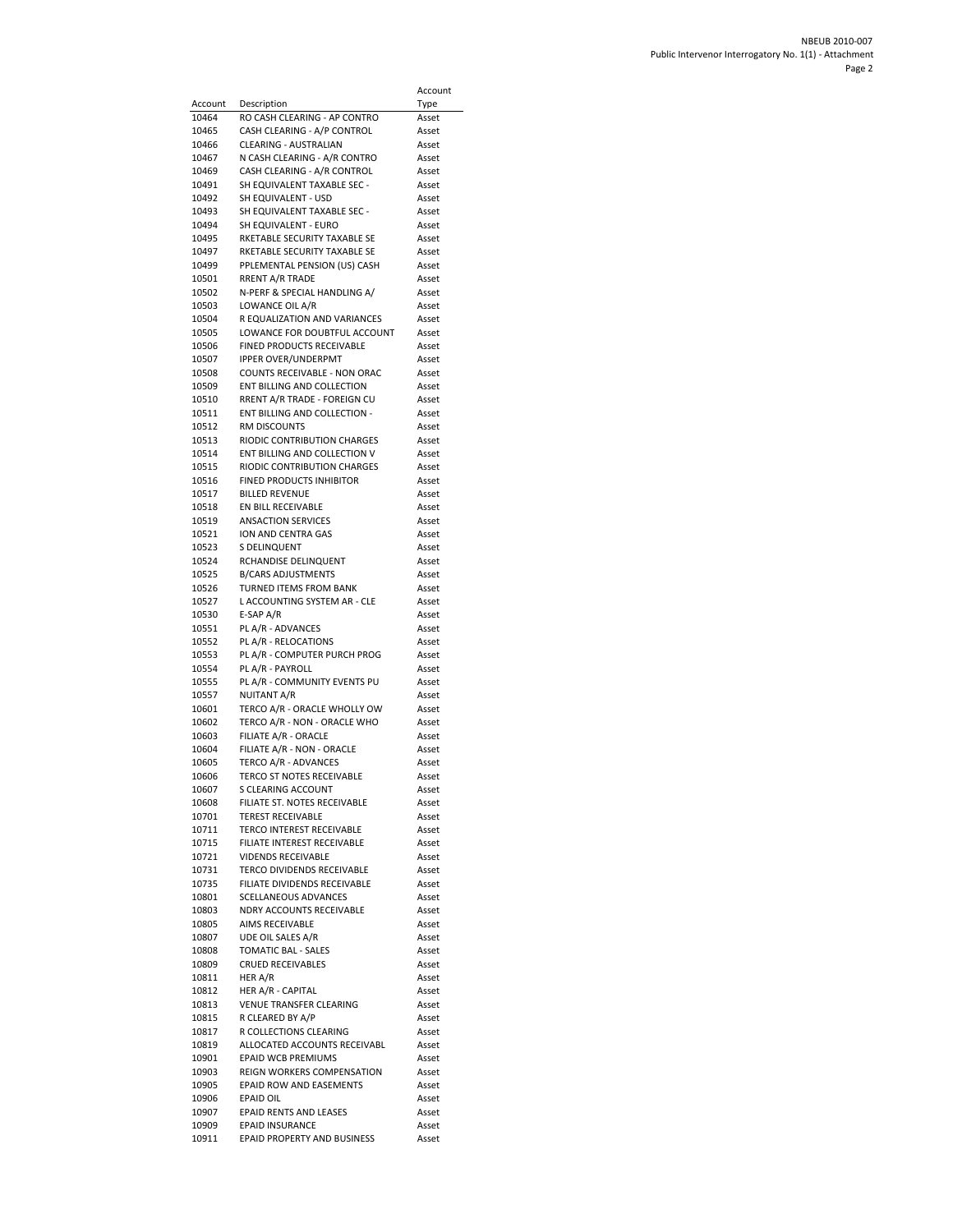|                  |                                                                     | Account            |
|------------------|---------------------------------------------------------------------|--------------------|
| Account<br>10913 | Description<br>CTS PAY PREPAIDS - A/P CONTR                         | Type<br>Asset      |
| 10915            | POSITS ON HAND                                                      | Asset              |
| 10917            | EPAID INTEREST                                                      | Asset              |
| 10919            | <b>EPAID GAS COSTS</b>                                              | Asset              |
| 10920<br>10930   | EPAID GAS COSTS - UNBILLED<br>EPAID RENTS AND LEASES - AFF          | Asset<br>Liability |
| 10950            | HER PREPAID EXPENSES AND DEP                                        | Asset              |
| 11001            | <b>HER CURRENT ASSETS</b>                                           | Asset              |
| 11002            | RRENT RECEIVABLE - HEDGES                                           | Asset              |
| 11003<br>11005   | TURE INCOME TAXES - CURRENT<br><b>GULATORY DEFERRALS - CURRENT</b>  | Asset<br>Asset     |
| 11006            | <b>GULATORY REVENUE TRUE-UP</b>                                     | Asset              |
| 12001            | <b>REHOUSE INVENTORY</b>                                            | Asset              |
| 12003            | <b>EEL PIPE INVENTORY</b>                                           | Asset              |
| 12005<br>12007   | <b>VINVENTORY</b><br>NTRACTOR HOLDINGS                              | Asset<br>Asset     |
| 12008            | LDING ACCOUNT - CONVERSION                                          | Asset              |
| 12009            | <b>CEIVING INVENTORY</b>                                            | Asset              |
| 12011            | <b>OVISION FOR OBSOLETE INVENTO</b>                                 | Asset              |
| 12013<br>12021   | EET INVENTORY<br><b>VOICE PRICE VARIANCE</b>                        | Asset<br>Asset     |
| 12023            | <b>ERAGE COST VARIANCE</b>                                          | Asset              |
| 12025            | <b>VENTORY INTER-ORGANIZATION T</b>                                 | Asset              |
| 12031            | <b>VENTORY ADJUSTMENTS</b>                                          | Asset              |
| 12041<br>12042   | <b>SCELLANEOUS INVENTORY</b><br><b>VENTORY OFFSET - NON ORACLE</b>  | Asset              |
| 12043            | VENTORY SUSPENSE ACCOUNT - N                                        | Asset<br>Asset     |
| 12044            | RCHASE CLEARING ACCOUNT - IN                                        | Asset              |
| 12051            | ORAGE INVENTORY                                                     | Asset              |
| 12053            | LOWANCE FOR OBSOLETE STORAGE                                        | Asset              |
| 12201<br>12301   | <b>ELD INVENTORY</b><br>GHT GRAVITY CRUDE - OIL INV                 | Asset<br>Asset     |
| 12303            | DIUM GRAVITY CRUDE - OIL INV                                        | Asset              |
| 12305            | JUSTMENTS - OIL INV                                                 | Asset              |
| 12901            | <b>S IN STORAGE</b>                                                 | Asset              |
| 12903<br>12905   | <b>SINVENTORY</b><br>L INVENTORY                                    | Asset<br>Asset     |
| 12907            | <b>NE PACK GAS</b>                                                  | Asset              |
| 12909            | <b>SIMBALANCES</b>                                                  | Asset              |
| 12911            | PE INVENTORY                                                        | Asset              |
| 12913<br>15001   | ORAGE DEMAND CHARGES<br>OPERTY PLANT AND EQUIPMENT                  | Asset<br>Asset     |
| 15002            | <b>HER PLANT</b>                                                    | Asset              |
| 15003            | <b>NSTRUCTION WORK IN PROGRESS</b>                                  | Asset              |
| 15004            | ANS PLANT LEASED TO OTHERS                                          | Asset              |
| 15005<br>15006   | <b>SET CLEARING</b><br>&E - ARO'S                                   | Asset<br>Asset     |
| 15007            | <b>ND RIGHTS</b>                                                    | Asset              |
| 15008            | E - INVENTORY                                                       | Asset              |
| 15009            | PITAL LEASE                                                         | Asset              |
| 15010<br>15011   | E - DEFERRED PROJECT COSTS<br>ASEHOLD IMPROVEMENTS                  | Asset<br>Asset     |
| 15012            | <b>NTAL ASSETS</b>                                                  | Asset              |
| 15013            | ORAGE ASSETS                                                        | Asset              |
| 15014            | E - PURCHASE PRICE DISCREPAN                                        | Asset              |
| 15015<br>15016   | <b>STRIBUTION ASSETS</b><br>TANGIBLE ACQUIRED SOFTWARE              | Asset<br>Asset     |
| 15017            | <b>GANIZATION COSTS AND INTANGI</b>                                 | Asset              |
| 15018            | TANGIBLE INTERNALLY DEVELOPE                                        | Asset              |
| 15019            | TANGIBLE ACQUIRED SOFTWARE -                                        | Asset              |
| 15020            | TANGIBLE INTERNALLY DEVELOPE                                        | Asset<br>Asset     |
| 15021<br>15101   | TANGIBLE LAND RIGHTS - CWIP<br>CUM DEPR - PROPERTY PLANT AN         | Asset              |
| 15102            | CUM DEPR - OTHER PLANT                                              | Asset              |
| 15103            | LVAGE                                                               | Asset              |
| 15104            | CUM DEPR - TRANS PLANT LEASE                                        | Asset              |
| 15105<br>15106   | SMANTLEMENT<br><b>CUM DEPR - ARO'S</b>                              | Asset<br>Asset     |
| 15107            | <b>CUM DEPR - LAND RIGHTS</b>                                       | Asset              |
| 15109            | CUM DEPR - CAPITAL LEASE                                            | Asset              |
| 15111            | CUM DEPR - LEASEHOLD IMPROVE                                        | Asset              |
| 15112<br>15113   | <b>CUM DEPR - RENTAL ASSETS</b><br><b>CUM DEPR - STORAGE ASSETS</b> | Asset<br>Asset     |
| 15114            | CUM DEPR - PURCHASE PRICE DI                                        | Asset              |
| 15115            | CUM DEPR - DISTRIBUTION ASSE                                        | Asset              |
| 15116            | CUM DEPR - INTANGIBLE ACQUIR                                        | Asset              |
| 15117            | CUM DEPR - ORGANIZATION COST                                        | Asset              |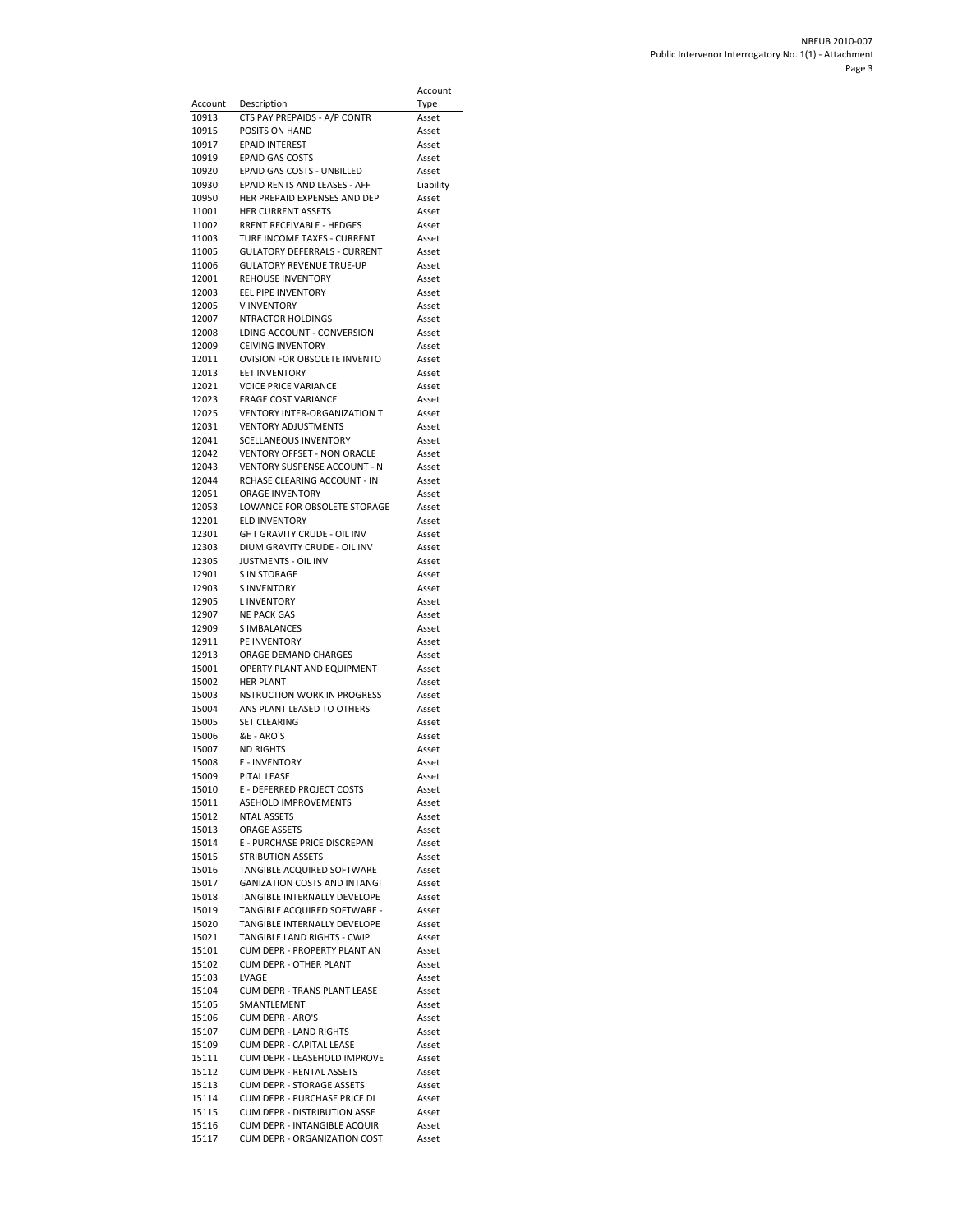|                |                                                              | Account        |
|----------------|--------------------------------------------------------------|----------------|
| Account        | Description                                                  | Type           |
| 15118          | CUM DEPR - INTANGIBLE INTERN                                 | Asset          |
| 16001<br>16003 | UITY INV - CONTRIBUTIONS<br>UITY INV - EQUITY INC            | Asset<br>Asset |
| 16004          | UITY INC - OTHER COMPREHENSI                                 | Asset          |
| 16005          | UITY INV - DIVIDENDS                                         | Asset          |
| 16006          | UITY INV - DILUTION GAIN                                     | Asset          |
| 16007          | UITY INV - PURCH PRICE DISCR                                 | Asset          |
| 16009          | UITY INV - PURCH PRICE DISCR                                 | Asset          |
| 16010<br>16011 | UITY INV - GOODWILL<br>UITY INV - FUTURE TAX                 | Asset          |
| 16013          | UITY INV - FUTURE TAX AMORT                                  | Asset<br>Asset |
| 16014          | UITY INVEST - PPD INTANGIBLE                                 | Asset          |
| 16015          | UITY INV - INTANGIBLE ACCUM                                  | Asset          |
| 16101          | ST INVESTMENTS                                               | Asset          |
| 16201          | TERCO INVEST - COMMON SHARES                                 | Asset          |
| 16203          | TERCO INVEST - PREF SHARES<br>TERCO INVEST - CONTR CAPITAL   | Asset          |
| 16205<br>16211 | TERCO INVEST - ACQUISITION C                                 | Asset<br>Asset |
| 16213          | TERCO INVEST - ACCUM AMORT A                                 | Asset          |
| 16215          | TERCO INVEST - LLC INTEREST                                  | Asset          |
| 16217          | TERCO INVEST - PARTNERSHIP                                   | Asset          |
| 16219          | TERCO INVEST - PREF SECURITI                                 | Asset          |
| 16701          | IRD PARTY LONG TERM NOTES                                    | Asset          |
| 16801<br>16803 | <b>TERCO LONG TERM NOTES</b><br>IN/LOSS ON LOANS TO AFFILATE | Asset<br>Asset |
| 16810          | FILIATE LT NOTES RECEIVABLE                                  | Asset          |
| 19001          | FERRED DEBT ISSUE COSTS                                      | Asset          |
| 19003          | FERRED HEDGING COSTS                                         | Asset          |
| 19005          | CUM AMORT - DEFERRED DEBT IS                                 | Asset          |
| 19007          | CUM AMORT - DEFERRED HEDGING                                 | Asset          |
| 19009          | <b>FERRED COMM PAPER COSTS</b>                               | Asset          |
| 19101          | OJECTS - COSTS                                               | Asset          |
| 19103<br>19105 | OJECTS - ACCUM AMORT<br><b>VELOP COSTS - LIQUIDS</b>         | Asset<br>Asset |
| 19107          | CUM AMORT - DEVELOP COST LIQ                                 | Asset          |
| 19109          | <b>VELOP COSTS - GAS MODULE</b>                              | Asset          |
| 19111          | CUM AMORT - DEVELOP COST GAS                                 | Asset          |
| 19113          | <b>B ORDER UNBILLED</b>                                      | Asset          |
| 19205          | <b>FERRED REVENUE</b>                                        | Asset          |
| 19207          | <b>FERRED PENSION ASSET</b>                                  | Asset          |
| 19208<br>19209 | FERRED SUPPLEMENTAL PENSION<br><b>GULATORY DEFERRALS</b>     | Asset<br>Asset |
| 19211          | TEREST ON REGULATORY DEFERRA                                 | Asset          |
| 19213          | <b>GULATORY DEFERRALS - ACCUM A</b>                          | Asset          |
| 19215          | RC CLEARING ACCOUNT                                          | Asset          |
| 19217          | <b>HER DEFERRED CHARGES</b>                                  | Asset          |
| 19219<br>19221 | HER DEFERRED CHARGES - ACCUM                                 | Asset          |
| 19222          | LLING DEFERRAL - CURR YEAR<br>LLING DEFERRAL - ACCUMULATED   | Asset<br>Asset |
| 19223          | LLING DEFERRAL - PRIOR YEAR                                  | Asset          |
| 19225          | <b>GULATORY DEFERRALS - FUTURE</b>                           | Asset          |
| 19226          | DC REGULATORY ASSET                                          | Asset          |
| 19227          | CUMULATED AEDC AMORTIZATION                                  | Asset          |
| 19228          | DC REGULATORY ASSET                                          | Asset          |
| 19229          | <b>CUMULATED AIDC AMORTIZATION</b>                           | Asset          |
| 19230<br>19231 | DC REGULATORY ASSET - TAX G<br>CUMULATED AEDC AMORTIZATION   | Asset<br>Asset |
| 19551          | MAND SIDE MGMT VARIANCE REGU                                 | Asset          |
| 19552          | TEREST ON DEMAND SIDE MGMT V                                 | Asset          |
| 19553          | ST REVENUE ADJ MECHANISM REG                                 | Asset          |
| 19554          | TEREST ON LOST REVENUE ADJ M                                 | Asset          |
| 19555          | RCHASE GAS VARIANCE REGULATO                                 | Asset          |
| 19556          | TEREST ON PURCHASE GAS VARIA<br>ARED SAVINGS MECHANISM VARIA | Asset          |
| 19557<br>19558 | TEREST ON SHARED SAVINGS MEC                                 | Asset<br>Asset |
| 19559          | ANSACTIONAL SERVICES REGULAT                                 | Asset          |
| 19560          | TEREST ON TRANSACTIONAL SERV                                 | Asset          |
| 19561          | ASS ACTION SUIT REGULATORY D                                 | Asset          |
| 19562          | TEREST ON CLASS ACTION SUIT                                  | Asset          |
| 19563          | FERRED REBATE REGULATORY DEF                                 | Asset          |
| 19564          | TEREST ON DEFERRED REBATE RE                                 | Asset          |
| 19565<br>19566 | STOMER COMMUNICATION PLAN RE<br>TEREST ON CUSTOMER COMMUNICA | Asset<br>Asset |
| 19567          | BT REDEMPTION REGULATORY DEF                                 | Asset          |
| 19568          | TEREST ON DEBT REDEMPTION RE                                 | Asset          |
| 19569          | ION GAS REGULATORY DEFERRAL                                  | Asset          |
| 19570          | TEREST ON UNION GAS REGULATO                                 | Asset          |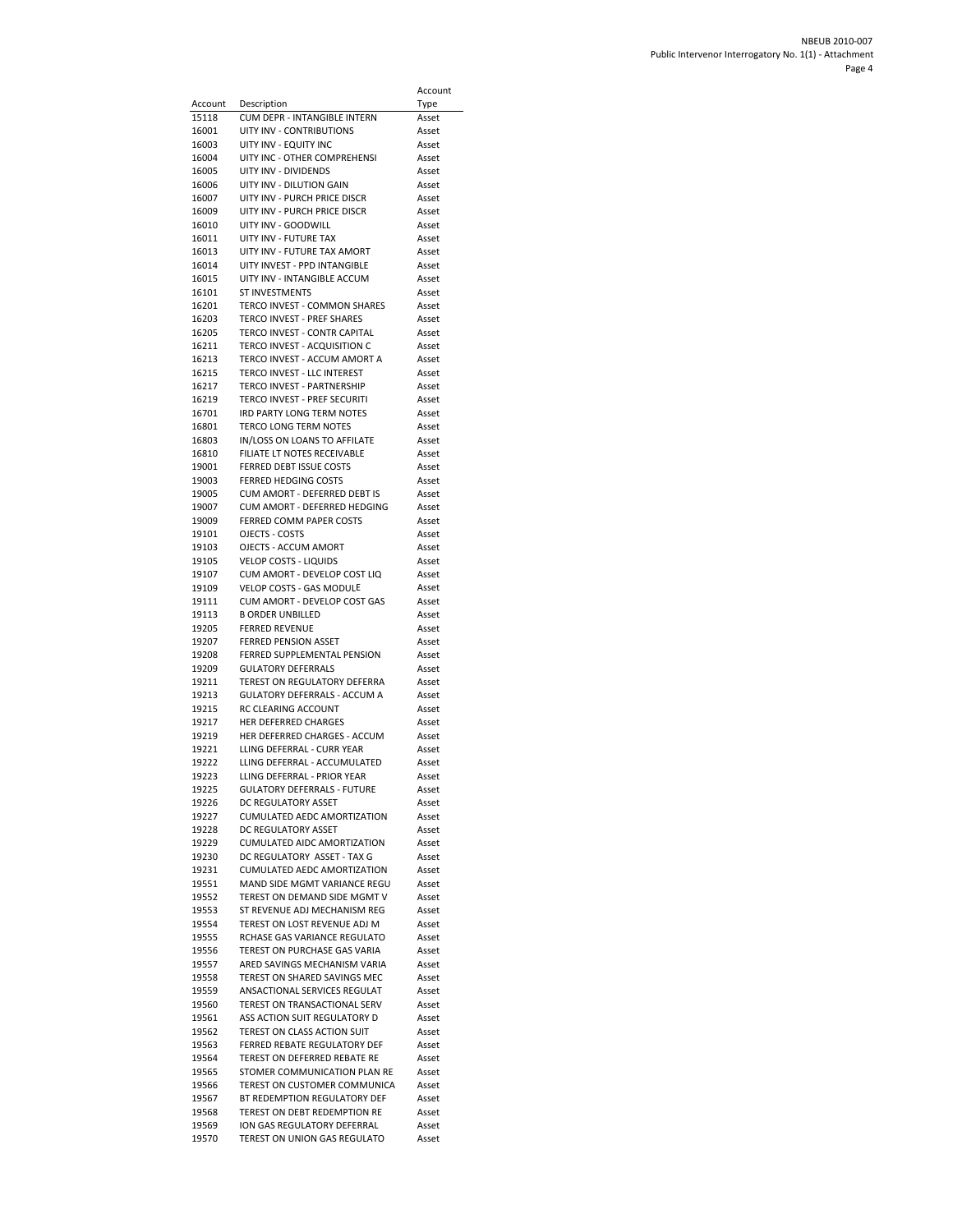|                |                                                              | Account            |
|----------------|--------------------------------------------------------------|--------------------|
| Account        | Description                                                  | Type               |
| 19571          | <b>ECTRONIC REGULATORY FILINGS</b>                           | Asset              |
| 19572          | TEREST ON ELECTRONIC REGULAT                                 | Asset              |
| 19573          | NERIC REGULATORY FILES DEFER                                 | Asset              |
| 19574          | TEREST ON GENERIC REGULATORY                                 | Asset              |
| 19575          | M PROGRAM REGULATORY DEFERRA                                 | Asset              |
| 19577<br>19578 | ACCOUNTED FOR GAS REGULATORY<br>SPOSITION OF PROPERTY VARIAN | Asset<br>Asset     |
| 19579          | TEREST ON DISPOSITION OF PRO                                 | Asset              |
| 19580          | TEREST ON UNACCOUNTED FOR GA                                 | Asset              |
| 19581          | AR DEFERRAL ACCOUNT                                          | Asset              |
| 19582          | TEREST ON GDAR DEFERRAL                                      | Asset              |
| 19583          | CVA DEFERRAL ACCOUNT                                         | Asset              |
| 19584          | TEREST ON OHCVA DEFERRAL ACC                                 | Asset              |
| 19585<br>19586 | M DEFERRAL ACCOUNT<br>TEREST ON O&M DEFERRAL ACCOU           | Asset<br>Asset     |
| 19587          | TRAC NON-VENDOR COST DEFERRA                                 | Asset              |
| 19588          | <b>TEREST ON ENVCDA</b>                                      | Asset              |
| 19589          | NUFACTURED GAS PLANT ACCOUNT                                 | Asset              |
| 19590          | <b>TEREST ON MGPAD</b>                                       | Asset              |
| 19591          | RP COST ALLOCATION DEFERRAL                                  | Asset              |
| 19592          | TEREST ON CCAMDA                                             | Asset              |
| 19593<br>19594 | FERRED TAXES RECOVERABLE DEF<br>TEREST ON DEFERRED TAX RECOV | Asset<br>Asset     |
| 19595          | S SUPPLY RISK MGMT PROGRAM D                                 | Asset              |
| 19596          | <b>TEREST ON GSRMPDA</b>                                     | Asset              |
| 19597          | ASS ACTION SUIT DEFERRAL ACC                                 | Asset              |
| 19598          | TEREST ON 2005CASDA                                          | Asset              |
| 19599          | ORAGE RIGHTS COMPENSATION CO                                 | Asset              |
| 19600          | FERRAL ACCOUNT - INTEREST ON                                 | Asset              |
| 19601          | TE PAYMENT PENALTY REVISION                                  | Asset              |
| 19602<br>19603 | <b>TEREST ON LPPRDA</b><br>ECTRIC PROGRAM EARNINGS SHAR      | Asset<br>Asset     |
| 19604          | <b>TEREST ON EPESDA</b>                                      | Asset              |
| 19605          | <b>BUNDLED RATE IMPLEMENTATION</b>                           | Asset              |
| 19606          | <b>TEREST ON URICDA</b>                                      | Asset              |
| 19607          | LIANCE/VECTOR APPEAL COSTS D                                 | Asset              |
| 19608          | TEREST ON AVACDA                                             | Asset              |
| 19609          | EN BILL ACCESS DEFERRAL ACCO                                 | Asset              |
| 19610<br>19611 | <b>TEREST ON OBADA</b><br>EN BILL ACCESS VARIANCE ACCO       | Asset<br>Asset     |
| 19612          | <b>TEREST ON OBAVA</b>                                       | Asset              |
| 19613          | ERAGE USE TRUE-UP VARIANCE A                                 | Asset              |
| 19614          | <b>TEREST ON AUTUVA</b>                                      | Asset              |
| 19615          | NICIPAL PERMIT FEES DEFERRAL                                 | Asset              |
| 19616          | <b>TEREST ON MPFDA</b>                                       | Asset              |
| 19617<br>19618 | BUNDLED RATES CUSTOMER MIGRA<br>TEREST ON URCMVA             | Asset<br>Asset     |
| 19619          | X RATE & RULE CHANGE VARIANC                                 | Asset              |
| 19620          | <b>TEREST ON TRRCVA</b>                                      | Asset              |
| 19621          | RNINGS SHARING MECHANISM DEF                                 | Asset              |
| 19622          | <b>TEREST ON ESMDA</b>                                       | Asset              |
| 19623          | VA DISPOSITION METH DEFERRAL                                 | Asset              |
| 19624          | <b>EREST ON PGVA MDA</b>                                     | Asset              |
| 19625<br>19626 | V MECHANISM DEFERRAL ACCT<br>TEREST ON MDVMDA                | Asset<br>Asset     |
| 19627          | RS TRANSITIONS COST DEFERRAL                                 | Asset              |
| 19628          | <b>TEREST ON IFRSTCDA</b>                                    | Asset              |
| 19629          | EN BILL REVENUE VARIANCE ACC                                 | Asset              |
| 19630          | <b>TEREST ON OBRVA</b>                                       | Asset              |
| 19631          | #NAME?                                                       | Asset              |
| 19632          | TEREST ON EFTPBSDA<br>PL MORT AND LOANS                      | Asset              |
| 19901<br>19902 | NG TERM RECEIVABLE - HEDGES                                  | Asset<br>Asset     |
| 19903          | HER LONG TERM ASSETS                                         | Asset              |
| 19904          | EB RECEIVABLE - RATEPAYER                                    | Asset              |
| 19905          | RECTORS FEES - OTHER INVEST                                  | Asset              |
| 19907          | PL TRAIN TRUST FUND                                          | Asset              |
| 19908          | ODWILL                                                       | Asset              |
| 19909          | TURE INCOME TAXES - LT PORTI                                 | Asset              |
| 19911<br>20001 | TURE INCOME TAXES - LT PORTI<br>RRENT LINE OF CREDIT FACILIT | Asset<br>Liability |
| 20002          | RRENT LINE OF CREDIT FACILIT                                 | Liability          |
| 20003          | RR LINE OF CREDIT - DEBT DIS                                 | Liability          |
| 20005          | MM PAPER - ST FACE VALUE                                     | Liability          |
| 20006          | D COMM PAPER - ST FACE VALUE                                 | Liability          |
| 20007          | MM PAPER - ST DEBT DISCOUNT                                  | Liability          |
| 20008          | D COMM PAPER - ST DEBT DISCO                                 | Liability          |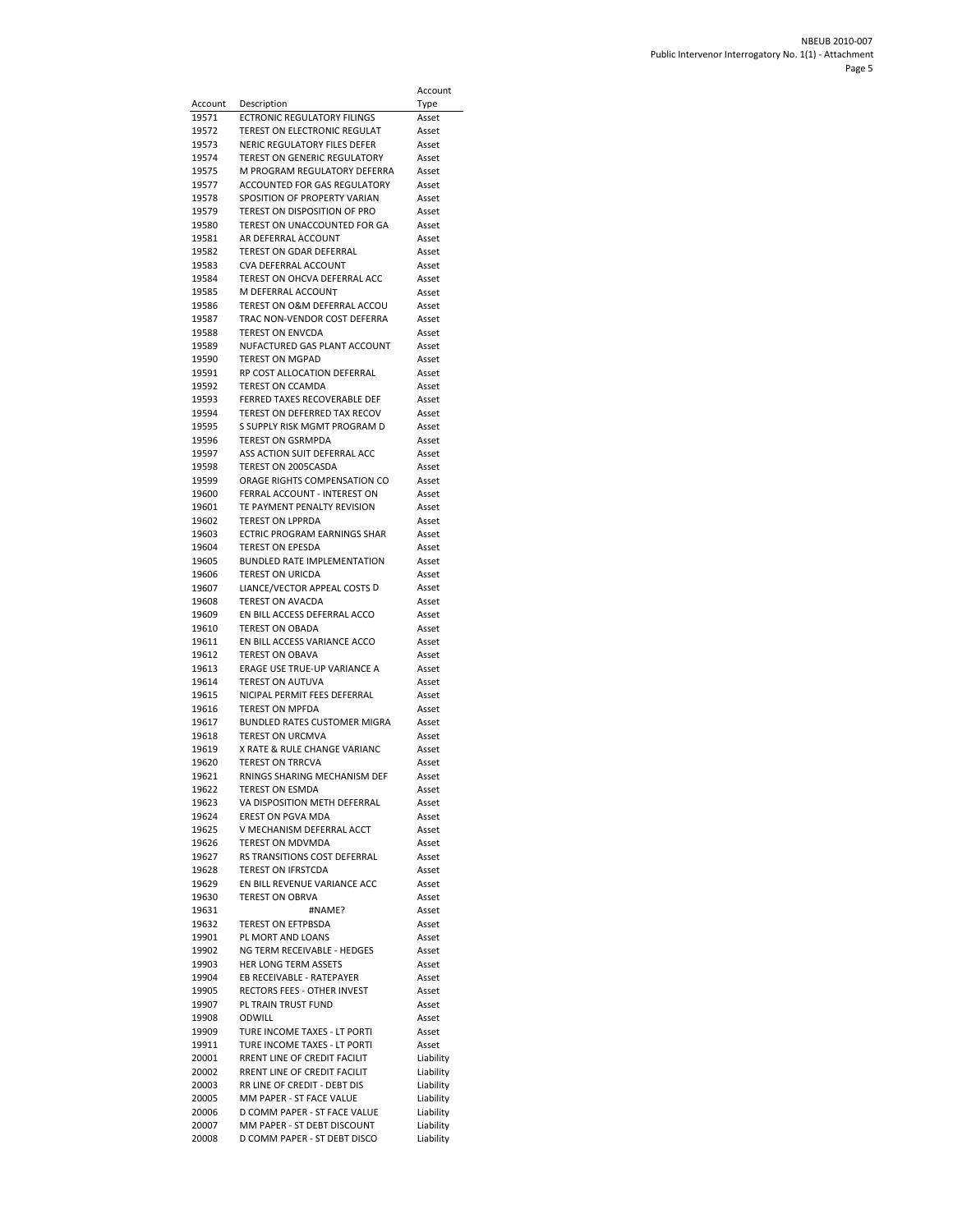|                  |                                                               | Account                |
|------------------|---------------------------------------------------------------|------------------------|
| Account<br>20009 | Description                                                   | Type                   |
| 20101            | ORT TERM THIRD PARTY NOTES P<br>TERCO - SHORT TERM NOTES PAY  | Liability<br>Liability |
| 20105            | FILIATE ST NOTES PAYABLE                                      | Liability              |
| 20110            | TERLOB ST NOTES PAYABLE                                       | Liability              |
| 21001            | <b>COUNTS PAYABLE - ORACLE</b>                                | Liability              |
| 21002            | COUNTS PAYABLE - ORACLE - US                                  | Liability              |
| 21003<br>21004   | COUNTS PAYABLE - NON ORACLE<br><b>COUNTS PAYABLE - US</b>     | Liability<br>Liability |
| 21005            | <b>FUNDS PAYABLE</b>                                          | Liability              |
| 21006            | <b>SCOUNTS</b>                                                | Liability              |
| 21007            | <b>TURE DATED CHEQUES</b>                                     | Liability              |
| 21009            | <b>EPAYMENTS</b>                                              | Liability              |
| 21010<br>21011   | COUNTS PAYABLE - ORACLE - EU<br>COUNTS PAYABLE - ORACLE - AU  | Liability<br>Liability |
| 21012            | EPAYMENTS - AFFILIATE                                         | Liability              |
| 21013            | PENSE CLEARING - AMEX                                         | Liability              |
| 21014            | PENSE CLEARING - BMO                                          | Liability              |
| 21101            | ODS REC'D NOT INVOICED                                        | Liability              |
| 21103<br>21105   | RCHASING SUSPENSE<br><b>WER ACCRUAL</b>                       | Liability<br>Liability |
| 21106            | RRENT PAYABLE - HEDGES                                        | Liability              |
| 21107            | <b>ERATING ACCRUALS</b>                                       | Liability              |
| 21108            | RRENT REGULATORY CREDIT                                       | Liability              |
| 21109            | PITAL ACCRUALS                                                | Liability              |
| 21110<br>21111   | <b>GULATORY LIABILITY TRUE-UP</b><br>CRUED INSURANCE PREMIUMS | Liability<br>Liability |
| 21113            | HER ACCRUED LIABILITIES                                       | Liability              |
| 21121            | UAL BILLING PLAN DIFFERENCE                                   | Liability              |
| 21123            | <b>CRUED OVEREARNINGS</b>                                     | Liability              |
| 21201            | L ACCT - OIL INV RECLASS                                      | Liability              |
| 21202<br>21203   | FINED PRODUCTS PAYABLE<br>VIRONMENTAL ACCRUALS                | Liability<br>Liability |
| 21204            | TOMATIC BAL - PURCH                                           | Liability              |
| 21205            | REAM EQUALIZATION                                             | Liability              |
| 21207            | UAL BILLING PLAN DIFFERENCE                                   | Liability              |
| 21209            | <b>CRUED TRANSPORTATION PURCHAS</b>                           | Liability              |
| 21211<br>21212   | <b>CRUED GAS PURCHASES</b><br>CRUED GAS PURCHASES - UNBILL    | Liability<br>Liability |
| 21213            | CRUED GAS IMBALANCE                                           | Liability              |
| 21215            | ALLOCATED/UNAUTHORIZED IMBAL                                  | Liability              |
| 21217            | L OVERAGE                                                     | Liability              |
| 21301            | TERCO A/P - ORACLE WHOLLY OW                                  | Liability              |
| 21302<br>21303   | TERCO A/P - NON - ORACLE WHO<br>FILIATE A/P - ORACLE          | Liability<br>Liability |
| 21304            | FILIATE A/P - NON - ORACLE                                    | Liability              |
| 21305            | <b>TERLOB REC/PAY</b>                                         | Liability              |
| 21306            | TERCO A/P TRADE                                               | Liability              |
| 21307<br>21401   | FILIATE A/P TRADE<br>OJECT GENERAL CLEARING - P/A             | Liability              |
| 21402            | OJECT MISC TRXN CLEARING - P                                  | Liability<br>Liability |
| 21404            | OJECT BILLING CLEARING - P/A                                  | Liability              |
| 21405            | OJECT BILLING CLEARING - INT                                  | Liability              |
| 21501            | LARIES AND WAGES PAYABLE                                      | Liability              |
| 21503<br>21505   | <b>CRUED BONUSES</b><br><b>CRUED VACATION PAY</b>             | Liability<br>Liability |
| 21551            | TERCO PAYROLL CLEARING                                        | Liability              |
| 21556            | FILIATE PAYROLL CLEARING                                      | Liability              |
| 21601            | PL INC TAX WITHHELD - FEDERA                                  | Liability              |
| 21603            | PL INC TAX WITHHELD - QUEBEC                                  | Liability              |
| 21605<br>21701   | LES TAX ON PAYROLL DEDUCTION<br>PL INC TAX WITHHELD - FEDERA  | Liability<br>Liability |
| 21703            | PL INC TAX WITHHELD - STATE                                   | Liability              |
| 21801            | P PAYABLE - EMPLOYEE                                          | Liability              |
| 21802            | P PAYABLE - EMPLOYER                                          | Liability              |
| 21803            | <b>EBEC PENSION PLAN</b>                                      | Liability              |
| 21804<br>21805   | EBEC PARENTAL INSURANCE PLAN<br>CA (US)                       | Liability<br>Liability |
| 21807            | PAYABLE - EMPLOYEE                                            | Liability              |
| 21808            | PAYABLE - EMPLOYER                                            | Liability              |
| 21809            | DERAL UC TAX (US)                                             | Liability              |
| 21811            | ATE UC TAX (US)                                               | Liability              |
| 21813<br>21815   | RKERS COMPENSATION BOARD<br><b>COMPANY PENSION PLAN</b>       | Liability<br>Liability |
| 21817            | OUP LIFE INSURANCE - ACTIVE                                   | Liability              |
| 21819            | OUP LIFE INSURANCE - POST EM                                  | Liability              |
| 21821            | OV MEDICARE PREMIUMS                                          | Liability              |
| 21823            | OV PAYROLL MEDICAL EDUCATION                                  | Liability              |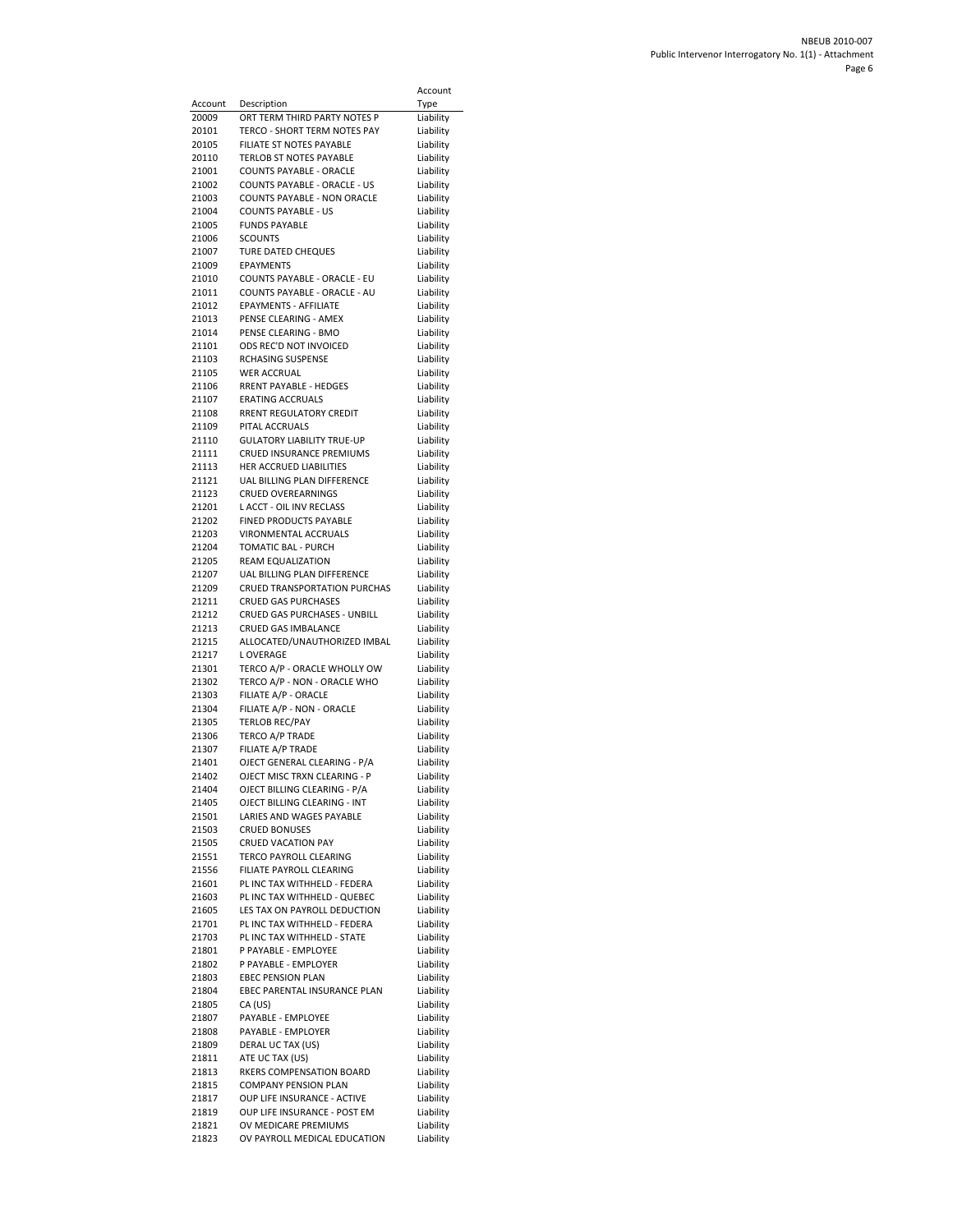|                  |                                                                 | Account                |
|------------------|-----------------------------------------------------------------|------------------------|
| Account<br>21825 | Description<br>TENDED MEDICAL - ACTIVE EMPL                     | Type<br>Liability      |
| 21829            | TENDED MEDICAL - POST EMPLOY                                    | Liability              |
| 21831            | <b>EXIBLE BENEFITS</b>                                          | Liability              |
| 21833            | RSONAL HEALTH SPENDING ACCT                                     | Liability              |
| 21837<br>21841   | NTAL PLAN - ACTIVE EMPL<br>NTAL PLAN - POST EMPLOYMENT          | Liability<br>Liability |
| 21842            | <b>ITICAL ILLNESS</b>                                           | Liability              |
| 21843            | CIDENTAL DEATH AND DISMEMBER                                    | Liability              |
| 21844            | NG TERM DISABILITY PREMIUMS                                     | Liability              |
| 21845<br>21847   | <b>VINGS PLAN CONTRIBUTIONS</b><br>PLOYEE SAVINGS PLAN DEDUCTIO | Liability<br>Liability |
| 21849            | PLOYER SAVINGS PLAN CONTRIBU                                    | Liability              |
| 21851            | PLOYEE SAVINGS BOND DEDUCTIO                                    | Liability              |
| 21853<br>21855   | PLOYEE 401K LOAN DEDUCTIONS<br>PLOYEE 401K DEDUCTIONS (US)      | Liability<br>Liability |
| 21857            | PLOYER 401K CONTRIBUTIONS (U                                    | Liability              |
| 21858            | LLEGE SAVINGS PLAN                                              | Liability              |
| 21859            | 1K PAYABLE (US)                                                 | Liability              |
| 21860<br>21861   | ION DUES PAYABLE<br><b>ARITABLE DONATIONS</b>                   | Liability<br>Liability |
| 21862            | <b>RNISHMENTS</b>                                               | Liability              |
| 21863            | PL SOCIAL/ACTIVITY CLUB                                         | Liability              |
| 21865            | <b>EDIT UNION</b>                                               | Liability              |
| 21867<br>21869   | RKING<br><b>HER DEDUCTIONS</b>                                  | Liability<br>Liability |
| 22001            | X PAYABLE - FEDERAL (CANADA)                                    | Liability              |
| 22003            | OV INCOME TAX PAYABLE - CURR                                    | Liability              |
| 22004            | OV INCOME TAX PAYABLE - PRIO                                    | Liability              |
| 22005<br>22008   | XES PAYABLE - ALBERTA<br>XES PAYABLE - ONTARIO                  | Liability<br>Liability |
| 22010            | XES PAYABLE - QUEBEC                                            | Liability              |
| 22015            | PITAL TAXES PAYABLE - BC                                        | Liability              |
| 22017<br>22018   | PITAL TAXES PAYABLE - SASKAT<br>PITAL TAXES PAYABLE - QUEBEC    | Liability<br>Liability |
| 22019            | PITAL TAXES PAYABLE - ONTARI                                    | Liability              |
| 22020            | PITAL TAXES PAYABLE - MANITO                                    | Liability              |
| 22021            | DERAL CAPITAL TAX PAYABLE (C                                    | Liability              |
| 22023<br>22024   | OV CAPITAL TAX PAYABLE - CUR<br>OV CAPITAL TAX PAYABLE - PRI    | Liability<br>Liability |
| 22041            | RGE CORPORATION TAX PAYABLE                                     | Liability              |
| 22043            | THHOLDING TAXES PAYABLE (CAN                                    | Liability              |
| 22044<br>22045   | THHOLDING TAXES PAYABLE (CAN<br>OPERTY AND BUSINESS TAXES PA    | Liability<br>Liability |
| 22101            | DERAL INCOME TAX PAYABLE (US                                    | Liability              |
| 22103            | ATE INCOME TAX PAYABLE                                          | Liability              |
| 22105            | ATE BUSINESS TAX PAYABLE                                        | Liability              |
| 22106<br>22107   | ATE FRANCHISE TAX PAYABLE<br>ATE PROPERTY TAX PAYABLE           | Liability<br>Liability |
| 22109            | THHOLDING TAXES PAYABLE (US)                                    | Liability              |
| 22201            | TURE TAX PAYABLE                                                | Liability              |
| 22203<br>22301   | HER TAXES PAYABLE<br>T COLLECTED ON REVENUES - CU               | Liability<br>Liability |
| 22303            | T PAID ON PURCHASES - CURR M                                    | Liability              |
| 22305            | T GST REC/PAY - PRIOR MONTH                                     | Liability              |
| 22311            | T COLLECTED ON REVENUES - CU                                    | Liability              |
| 22313<br>22315   | T PAID ON PURCHASES - CURR M<br>T QST REC/PAY - PRIOR MONTH     | Liability<br>Liability |
| 22321            | OV SALES TAX PAYABLE - OPER                                     | Liability              |
| 22323            | OV SALES TAX PAYABLE - CAP                                      | Liability              |
| 22325            | T COLLECTED ON REVENUES - CU<br>T PAID ON PURCHASES - CURR M    | Liability              |
| 22327<br>22329   | T HST REC/PAY - PRIOR MONTH                                     | Liability<br>Liability |
| 22401            | ATE SALES AND USE TAX                                           | Liability              |
| 22403            | TY AND COUNTY SALES AND USE                                     | Liability              |
| 22411<br>23001   | LUE ADDED TAX PAYABLE<br>NTRACTORS HOLDBKS - OPER               | Liability<br>Liability |
| 23002            | <b>LDBACK PROJECTS</b>                                          | Expense                |
| 23003            | NTRACTORS HOLDBKS - CAPITAL                                     | Liability              |
| 23005            | FERRED PROJ REVENUE                                             | Liability              |
| 23007<br>23009   | HER DEFERRED CREDITS<br><b>HER CURR LIABILITIES</b>             | Liability<br>Liability |
| 23011            | LLING DEFERRALS - CURR YR                                       | Liability              |
| 23013            | LLING DEFERRALS - PRIOR YR                                      | Liability              |
| 23017            | CAPACITY COMMITMENT<br>SHIPPER LIABILITY                        | Liability              |
| 23019<br>23021   | <b>CURITY DEPOSITS</b>                                          | Liability<br>Liability |
| 23023            | ORT TERM ENVIRONMENTAL RESER                                    | Liability              |
|                  |                                                                 |                        |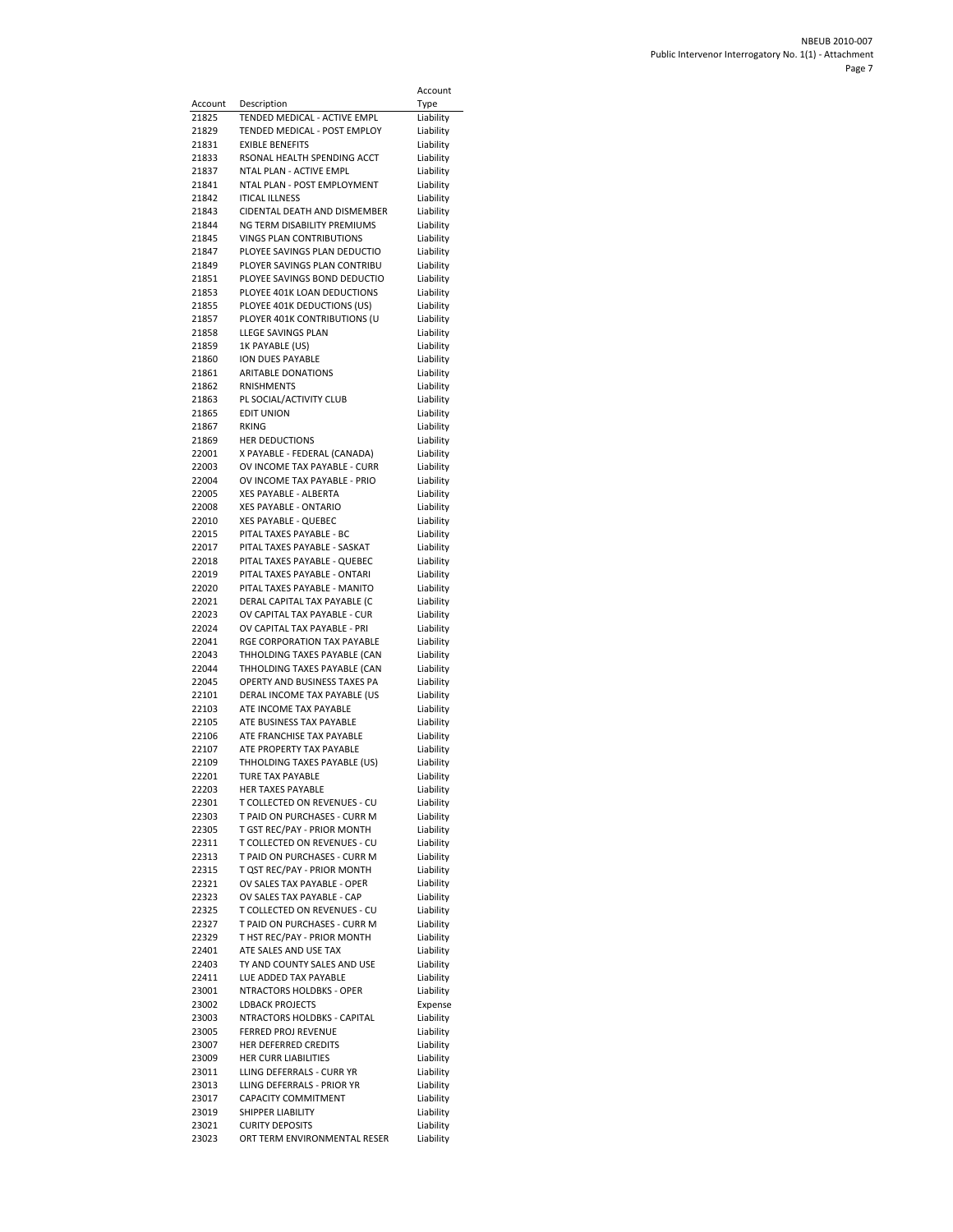|                  |                                                              | Account                          |
|------------------|--------------------------------------------------------------|----------------------------------|
| Account<br>23025 | Description<br>PACITY HOLDING ACCOUNT                        | Type                             |
| 23201            | <b>IRD PARTY INTEREST PAYABLE</b>                            | Liability<br>Liability           |
| 23202            | IRD PARTY INTEREST PAYABLE -                                 | Liability                        |
| 23203            | CRUED INTEREST PAYABLE                                       | Liability                        |
| 23204            | IRD PARTY INTEREST PAYABLE -                                 | Liability                        |
| 23205            | IRD PARTY INTEREST PAYABLE -<br>IRD PARTY INTREST PAYABLE-OP | Asset                            |
| 23206<br>23252   | IRD PARTY INTEREST PAYABLE -                                 | Liability<br>Asset               |
| 23254            | IRD PARTY INTEREST PAYABLE -                                 | Asset                            |
| 23255            | IRD PARTY INTEREST PAYABLE -                                 | Asset                            |
| 23256            | IRD PARTY INTEREST PAYABLE-O                                 | Liability                        |
| 23301<br>23313   | <b>TERCO INTEREST PAYABLE</b><br>TERLOB INTEREST REC/PAY     | Liability<br>Liability           |
| 23321            | FILIATE INTEREST PAYABLE                                     | Liability                        |
| 23401            | VIDENDS PAYABLE SHAREHOLDRS                                  | Liability                        |
| 23403            | <b>STRIBUTIONS TO PARTNERS - GP</b>                          | Liability                        |
| 23405            | STRIBUTIONS TO PARTNERS - LP                                 | Liability                        |
| 23407<br>23501   | STRIBUTIONS TO PARTNERS - ML<br>TERCO DIVIDENDS PAYABLE      | Liability<br>Liability           |
| 23511            | FILIATE DIVIDENDS PAYABLE                                    | Liability                        |
| 24001            | RRENT PORTION OF LONG TERM D                                 | Liability                        |
| 24002            | RRENT PORTION OF LTD - NON R                                 | Liability                        |
| 24003            | LIGATION UNDER CAPITAL LEASE                                 | Liability                        |
| 24004<br>24005   | RRENT OBLIGATION UNDER CAPIT<br>RRENT PORTION OF LONG TERM D | Liability<br>Liability           |
| 25001            | <b>DEBT - FACE VALUE</b>                                     | Liability                        |
| 25002            | D LT DEBT - FACE VALUE                                       | Liability                        |
| 25003            | <b>DEBT - DEBT DISC</b>                                      | Liability                        |
| 25004            | D LT DEBT - DEBT DISC                                        | Liability                        |
| 25005<br>25006   | COMM PAPER - FACE VALUE<br>Ś LT COMM PAPER - FACE VALU       | Liability<br>Liability           |
| 25007            | COMM PAPER - DEBT DISC                                       | Liability                        |
| 25008            | \$ LT COMM PAPER - DEBT DISC                                 | Liability                        |
| 25009            | <b>PREFERRED SECURITIES</b>                                  | Liability                        |
| 25010            | <b>DEBT - NON RECOURSE</b>                                   | Liability                        |
| 25011<br>25101   | EDIT FACILITY - LONG TERM<br>TERCO LONG TERM NOTES           | Liability<br>Liability           |
| 25103            | TERCO LONG TERM PREF SECURIT                                 | Liability                        |
| 25105            | TERLOB DEBT                                                  | Liability                        |
| 25121            | FILIATE LT NOTES PAYABLE                                     | Liability                        |
| 25131<br>25132   | FERRED DEBT ISSUE COSTS - GR<br>FERRED DEBT ISSUE COSTS - AC | Liability                        |
| 26001            | REGISTERED DB PENSION LIABI                                  | Liability<br>Liability           |
| 26002            | REGISTERED DB PENSION LIABI                                  | Liability                        |
| 26003            | SUPPLEMENTAL DB PENSION LIA                                  | Liability                        |
| 26004            | SUPPLEMENTAL DB PENSION LIA                                  | Liability                        |
| 26005<br>26006   | PENSION SETTLE - DEFERRED<br>PENSION SETTLE - ACCUM AMOR     | Liability<br>Liability           |
| 26007            | REGISTERED DC PENSION LIABI                                  | Liability                        |
| 26008            | REGISTERED DC PENSION LIABI                                  | Liability                        |
| 26011            | DEFERRED POST EMPLOYMENT BE                                  | Liability                        |
| 26012            | DEFERRED POST EMPLOYMENT BE                                  | Liability                        |
| 26101<br>26102   | <b>DEFERRED CREDITS</b><br>PAYABLE - HEDGES                  | Liability<br>Liability           |
| 26103            | NG TERM REGULATORY CREDIT                                    | Liability                        |
| 26104            | NSION LIABILITY - RATEPAYER                                  | Liability                        |
| 26105            | DEFERRED TREASURY CHARGES                                    | Liability                        |
| 26106            | SET RETIREMENT OBLIGATIONS -<br>CAPACITY COMMITMENT          | Liability<br>Liability           |
| 26107<br>26108   | SET RETIREMENT OBLIGATION -                                  | Liability                        |
| 26109            | LIGATION UNDER CAPITAL LEASE                                 | Liability                        |
| 26111            | INSURANCE AND DAMAGES RESER                                  | Liability                        |
| 26113            | NG TERM ENVIRONMENTAL RESERV                                 | Liability                        |
| 26501<br>26503   | <b>TURE INC TAX</b><br>TURE INC TAX RE DEPN - FEDER          | Liability<br>Liability           |
| 26505            | TURE INC TAX RE CAPITAL - FE                                 | Liability                        |
| 26507            | TURE INC TAX RE TBT - FEDERA                                 | Liability                        |
| 26509            | TURE INCOME TAX - REGULATORY                                 | Liability                        |
| 26599            | TERLOB FUTURE INC TAX                                        | Liability                        |
| 26701<br>26703   | TURE INC TAX - FEDERAL (US)<br>TURE INC TAX - STATE          | Liability<br>Liability           |
| 26801            | TURE PARTNERSHIP TAX - FEDER                                 | Liability                        |
| 26803            | TURE PARTNERSHIP TAX - STATE                                 | Liability                        |
| 26901            | NORITY INTEREST IN CONSOLIDA                                 | Liability                        |
| 29901<br>29902   | <b>EFERRED SECURITIES</b><br><b>EFERRED SHARES</b>           | Owners' equity                   |
| 29903            | <b>MMON SHARES</b>                                           | Owners' equity<br>Owners' equity |
|                  |                                                              |                                  |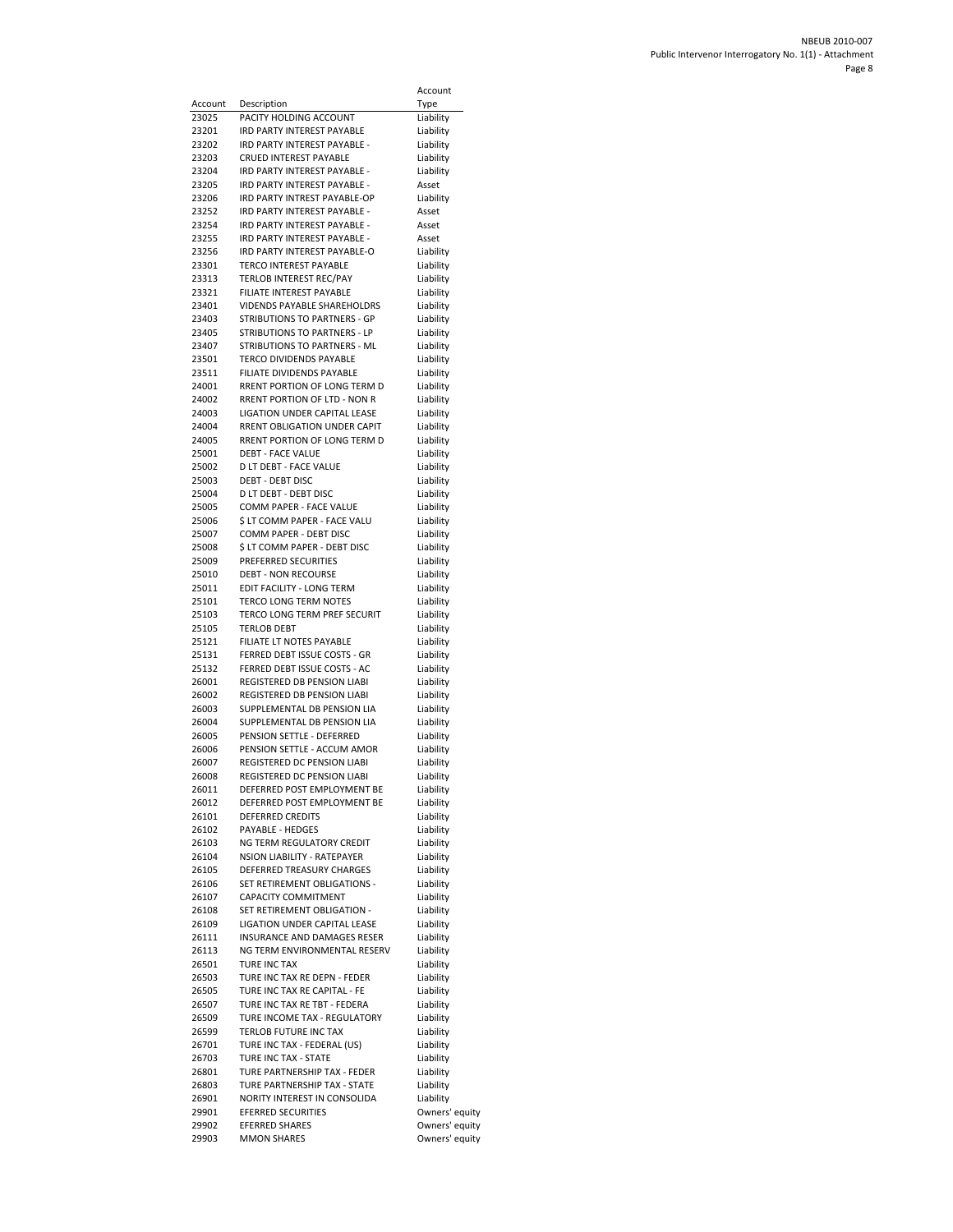|                |                                                             | Account                          |
|----------------|-------------------------------------------------------------|----------------------------------|
| Account        | Description                                                 | Type                             |
| 29904          | NTRIBUTED SURPLUS                                           | Owners' equity                   |
| 29905          | RTNERSHIP CAPITAL CONTRIBUTI<br>NTRIBUTED SURPLUS - CAPITAL | Owners' equity                   |
| 29906<br>29907 | NTRIBUTED SURPLUS - CAPITAL                                 | Owners' equity<br>Owners' equity |
| 29911          | <b>TERCO PREFERRED SECURITIES</b>                           | Owners' equity                   |
| 29912          | <b>TERCO PREFERRED SHARES</b>                               | Owners' equity                   |
| 29913          | TERCO COMMON SHARES                                         | Owners' equity                   |
| 29914          | TERCO CONTRIBUTED SURPLUS                                   | Owners' equity                   |
| 29915          | TERCO PARTNERSHIP CAPITAL CO                                | Owners' equity                   |
| 29916          | <b>TERLOB EQUITY</b>                                        | Owners' equity                   |
| 29917          | <b>TERCO ACQUISITION COSTS</b>                              | Owners' equity                   |
| 29918          | TERCO ACQUISITION COSTS - AC                                | Owners' equity                   |
| 29919          | TERCO LLC INT SHARES                                        | Owners' equity                   |
| 29921          | ENING RETAINED EARNINGS                                     | Owners' equity                   |
| 29923          | RRENT YEAR NET INCOME                                       | Owners' equity                   |
| 29924          | TAINED EARNINGS ADJUSTMENTS                                 | Owners' equity                   |
| 29925          | MMON DIVIDEND APPROP                                        | Owners' equity                   |
| 29927          | EFERRED DIVIDEND APPROP                                     | Owners' equity                   |
| 29929          | EF SEC DIVIDEND APPROP                                      | Owners' equity                   |
| 29931          | PITAL REDEMPTION                                            | Owners' equity                   |
| 29933          | MPREHENSIVE INCOME - LOSS                                   | Owners' equity                   |
| 29935          | T INCOME ALLOCATIONS                                        | Owners' equity                   |
| 29937          | X RATE ADJUSTMENTS                                          | Owners' equity                   |
| 29938          | RTNERSHIP DISTRIBUTIONS                                     | Owners' equity                   |
| 29939          | <b>UITY ALLOCATIONS</b>                                     | Owners' equity                   |
| 29941          | TERCO COMMON DIVIDENDS                                      | Owners' equity                   |
| 29943          | <b>TERCO PREFERRED DIVIDENDS</b>                            | Owners' equity                   |
| 29945          | TERCO PREF SEC DIVIDENDS                                    | Owners' equity                   |
| 29947          | TERCO PARTNERSHIP DISTRIBUTI                                | Owners' equity                   |
| 29951          | <b>TERLOB DIVIDENDS DECLARED</b>                            | Owners' equity                   |
| 29961          | TEREST RATES SWAPS - FAIR VA                                | Owners' equity                   |
| 29962          | REIGN EXCHANGE SWAPS - FAIR                                 | Owners' equity                   |
| 29963          | MMODITY SWAPS - FAIR VALUE C                                | Owners' equity                   |
| 29964          | UITY SWAPS - FAIR VALUE CHAN                                | Owners' equity                   |
| 29967          | TEREST RATE SWAPS - SETTLEME                                | Owners' equity                   |
| 29968          | REIGN EXCHANGE SWAPS - SETTL                                | Owners' equity                   |
| 29969          | MMODITY SWAPS - SETTLEMENTS                                 | Owners' equity                   |
| 29970          | UITY SWAPS - SETTLEMENTS                                    | Owners' equity                   |
| 29971          | <b>NSION RELATED OCI</b>                                    | Owners' equity                   |
| 29972          | UITY INVESTMENT RELATED OCI                                 | Owners' equity                   |
| 29973          | N-CONTROLLING INTEREST RELAT                                | Owners' equity                   |
| 29974          | OPCON RELATED OCI                                           | Owners' equity                   |
| 29975          | TAL NET INVESTMENT HEDGE REL                                | Owners' equity                   |
| 29976          | T INVESTMENT HEDGE RELATED O                                | Asset                            |
| 29977          | UITY INVESTMENT RELATED OCI                                 | Asset                            |
| 29981          | CIPROCAL SHAREHOLDING                                       | Owners' equity                   |
| 29982          | TEREST RATE SWAP - FAIR VALU                                | Asset                            |
| 29983          | REIGN EXCHANGE SWAPS - FAIR                                 | Asset                            |
| 29984          | MMODITY SWAPS - FAIR VALUE C                                | Asset                            |
| 29985          | UITY SWAPS - FAIR VALUE CHAN                                | Asset                            |
| 29986          | TEREST RATE SWAPS - SETTLEME                                | Asset                            |
| 29987          | REIGN EXCHANGE SWAPS - SETTL                                | Asset                            |
| 29988          | MMODITY SWAPS - SETTLEMENTS                                 | Asset                            |
| 29989          | UITY SWAPS - SETTLEMENTS - T                                | Asset                            |
| 29997          | RRENCY TRANSLATION ADJUSTMEN                                | Owners' equity                   |
| 29998          | RRENCY TRANSLATION ADJUSTMEN                                | Owners' equity                   |
| 29999          | CIPROCAL SHAREHOLDING - PARE                                | Owners' equity                   |
| 30003          | <b>ANSPORTATION REVENUE</b>                                 | Revenue                          |
| 30004          | YMENT TRANSFER                                              | Revenue                          |
| 30005          | PACITY MANAGEMENT REVENUE                                   | Revenue                          |
| 30007          | THERING REVENUES                                            | Revenue                          |
| 30009          | LLING DEFERRALS - CURR YR                                   | Revenue                          |
| 30011          | LLING DEFERRALS - PRIOR YR                                  | Revenue                          |
| 30013          | LOWANCE OIL REVENUE                                         | Revenue                          |
| 30014          | L LOSS REVENUE                                              | Revenue                          |
| 30015          | LOWANCE OIL HEDGE GAIN/LOSS                                 | Revenue                          |
| 30016          | LOWANCE OIL HEDGE GAIN/LOSS                                 | Revenue                          |
| 30017          | CENTIVE - YR END ADJUST                                     | Revenue                          |
| 30033          | F TAX REFUND - REVENUE                                      | Revenue                          |
| 30035          | RM TRANSPORTATION REVENUE                                   | Revenue                          |
| 30036          | RM TRANSPORTATION REVENUE -                                 | Revenue                          |
| 30037          | TERRUPTIBLE TRANSPORTATION R                                | Revenue                          |
| 30038          | RKET BALANCING AGREEMENT/SER                                | Revenue                          |
| 30039          | LS TRANSPORTATION REVENUE                                   | Revenue                          |
| 30040          | TLE TRANSFER SERVICE                                        | Revenue                          |
| 30041          | <b>OVISION FOR RATE REFUND</b>                              | Revenue                          |
| 30043          | <b>FUND REVENUES</b>                                        | Revenue                          |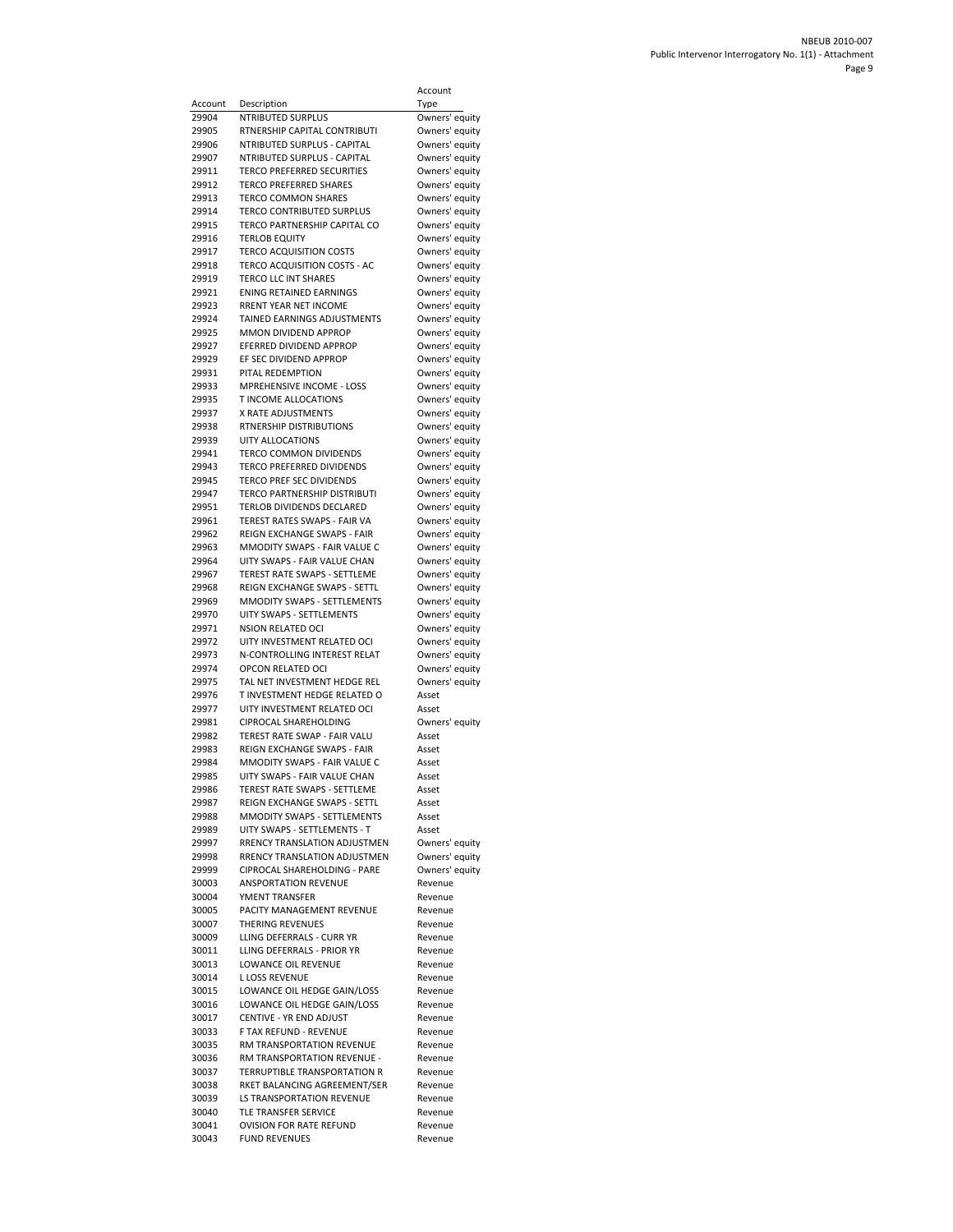|                |                                                                | Account            |
|----------------|----------------------------------------------------------------|--------------------|
| Account        | Description                                                    | Type               |
| 30045          | TAINAGE REVENUES                                               | Revenue            |
| 30051          | FILIATE TRANSPORTATION REVEN                                   | Revenue            |
| 30062          | DC EQUITY REVENUE                                              | Revenue            |
| 30063          | DC DEBT REVENUE<br><b>FERRED REGULATORY REVENUE</b>            | Revenue            |
| 30064<br>30065 | <b>GULATORY REVENUE TRUE-UP</b>                                | Revenue<br>Revenue |
| 30066          | DC EQUITY REVENUE - TAX GROS                                   | Asset              |
| 30301          | <b>TURAL GAS SALES</b>                                         | Revenue            |
| 30302          | FILIATE NATURAL GAS SALES                                      | Revenue            |
| 30303          | <b>EPWHOLE PAYMENT</b>                                         | Revenue            |
| 30401          | <b>L SALES</b>                                                 | Revenue            |
| 30451          | <b>HER PRODUCT SALES</b>                                       | Revenue            |
| 30453<br>30455 | <b>EATING FEE REVENUE</b><br><b>NDENSATE SALES</b>             | Revenue<br>Revenue |
| 30457          | 2 SALES                                                        | Revenue            |
| 30459          | <b>LPHUR SALES</b>                                             | Revenue            |
| 30461          | <b>UDE OIL SALES</b>                                           | Revenue            |
| 30463          | <b>MPRESSION REVENUE</b>                                       | Revenue            |
| 30465          | <b>MPRESSION REVENUE</b>                                       | Revenue            |
| 30501          | <b>EIGHT SALES</b>                                             | Revenue            |
| 30503          | <b>EIGHT ONLY</b>                                              | Revenue            |
| 30505<br>31001 | <b>EL SURCHARGE</b><br>S SALES - RESIDENTIAL                   | Revenue<br>Revenue |
| 31003          | S SALES - COMMERCIAL                                           | Revenue            |
| 31005          | <b>S SALES - INDUSTRIAL</b>                                    | Revenue            |
| 31007          | NUAL MINIMUM BILL CHARGES -                                    | Revenue            |
| 31009          | NUAL MINIMUM BILL CHARGES -                                    | Revenue            |
| 31011          | NUAL MINIMUM BILL CHARGES -                                    | Revenue            |
| 31013          | THORIZED/UNAUTHORIZED OVERRU                                   | Revenue            |
| 31015          | THORIZED/UNAUTHORIZED OVERRU                                   | Revenue            |
| 31017<br>31019 | THORIZED/UNAUTHORIZED OVERRU<br>PURCHASE CREDITS - RESIDENTI   | Revenue<br>Revenue |
| 31021          | PURCHASE CREDITS - COMMERCIA                                   | Revenue            |
| 31023          | PURCHASE CREDITS - INDUSTRIA                                   | Revenue            |
| 31025          | S SALES UNBILLED                                               | Revenue            |
| 31027          | LLING ADJUSTMENTS                                              | Revenue            |
| 31101          | #NAME?                                                         | Revenue            |
| 31103          | #NAME?                                                         | Revenue            |
| 31105<br>31107 | #NAME?<br>#NAME?                                               | Revenue<br>Revenue |
| 31109          | #NAME?                                                         | Revenue            |
| 31111          | #NAME?                                                         | Revenue            |
| 31113          | #NAME?                                                         | Revenue            |
| 31115          | #NAME?                                                         | Revenue            |
| 31117          | #NAME?                                                         | Revenue            |
| 31119          | #NAME?                                                         | Revenue            |
| 31121<br>31123 | #NAME?<br>#NAME?                                               | Revenue            |
| 31125          | #NAME?                                                         | Revenue<br>Revenue |
| 31127          | #NAME?                                                         | Revenue            |
| 31129          | #NAME?                                                         | Revenue            |
| 31131          | #NAME?                                                         | Revenue            |
| 31133          | EIR T-SERVICE UNBUNDLED REVE                                   | Revenue            |
| 31135          | EIR T-SERVICE UNBUNDLED REVE                                   | Revenue            |
| 31137<br>31139 | #NAME?                                                         | Revenue<br>Revenue |
| 31141          | #NAME?<br>#NAME?                                               | Revenue            |
| 31143          | SERVICE REVENUE UNBILLED                                       | Revenue            |
| 31144          | D BUNDLED/EGD UNBUNDLED TITL                                   | Revenue            |
| 31145          | <b>D BUNDLED/UNION GAS TITLE TR</b>                            | Revenue            |
| 31151          | TARIO FIRM T-SERVICE CREDITS                                   | Revenue            |
| 31152          | TARIO FIRM T-SERVICE CREDITS                                   | Revenue            |
| 31153          | STERN FIRM T-SERVICE CREDITS                                   | Revenue            |
| 31154<br>31155 | STERN FIRM T-SERVICE CREDITS<br><b>ASONAL CREDITS RATE 135</b> | Revenue            |
| 31156          | <b>ASONAL CREDITS RATE 140</b>                                 | Revenue<br>Revenue |
| 31157          | <b>ASONAL CREDITS RATE 170</b>                                 | Revenue            |
| 31191          | FILIATE COMMODITY SALES                                        | Revenue            |
| 31209          | S TRANSMISSION AND STORAGE R                                   | Revenue            |
| 31501          | <b>C REVENUE</b>                                               | Revenue            |
| 31502          | C ADJUSTMENT REVENUE                                           | Revenue            |
| 31503          | V SALES                                                        | Revenue            |
| 31505<br>31507 | V RENTAL REVENUE<br>ANNED MAINTENANCE REVENUE                  | Revenue<br>Revenue |
| 31551          | TAIL SERVICES SALES REVENUE                                    | Revenue            |
| 31552          | <b>RVICE REVENUE</b>                                           | Revenue            |
| 31553          | OD/MERCH SALES                                                 | Revenue            |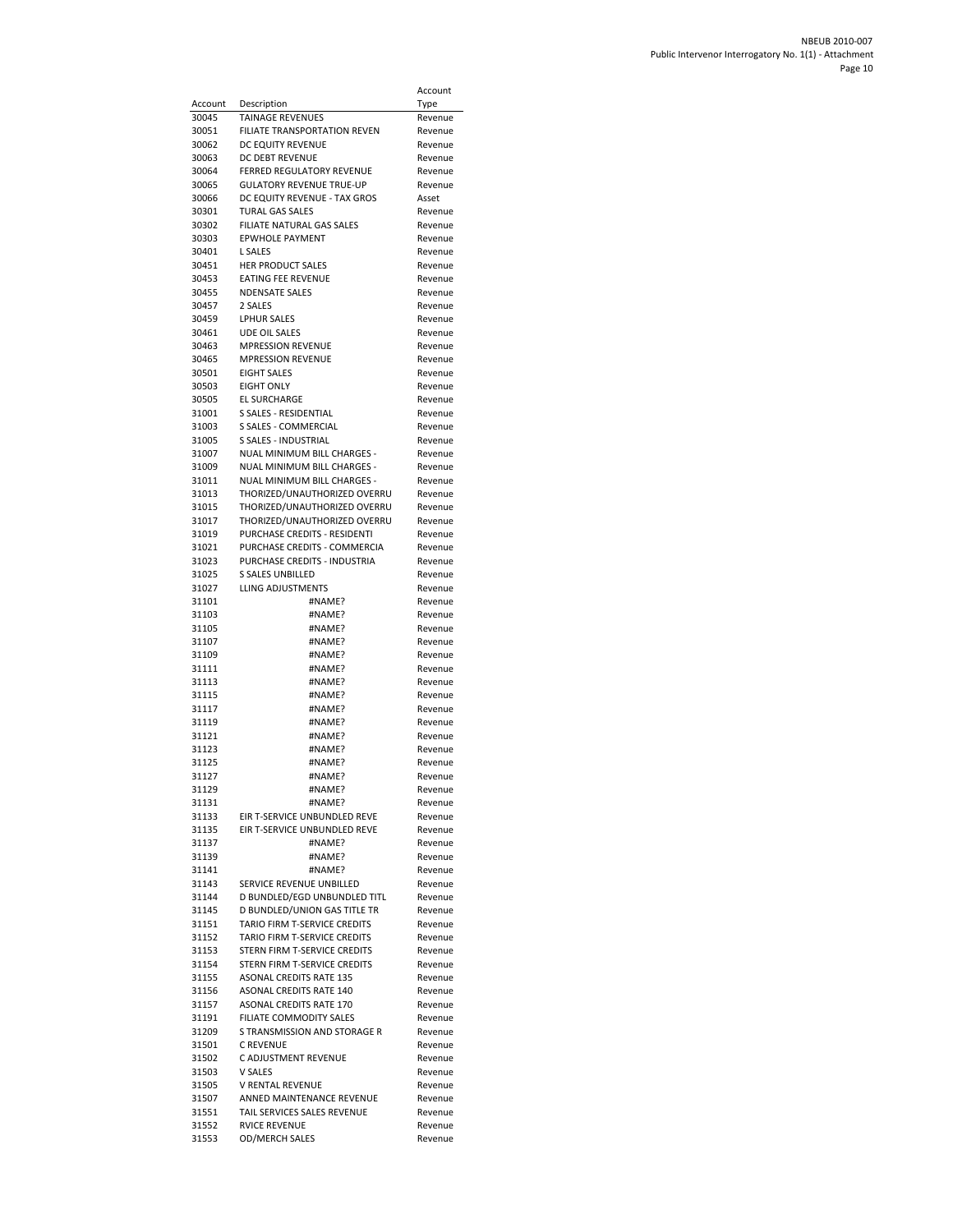|                |                                                             | Account            |
|----------------|-------------------------------------------------------------|--------------------|
| Account        | Description                                                 | Type               |
| 31554          | LES - VADIM TRANSACTIONS                                    | Revenue            |
| 31555          | RVICE REVENUE                                               | Revenue            |
| 31556          | MMERCIAL SERVICES REVENUE                                   | Revenue            |
| 31557          | <b>RKDOWNS</b>                                              | Revenue            |
| 31558          | SERVICE ROYALTIES                                           | Revenue            |
| 31565          | RVICE REVENUE ELIMINATIONS                                  | Revenue            |
| 35001          | HER RENTAL REVENUE                                          | Revenue            |
| 35003          | HER ROYALTY INCOME                                          | Revenue            |
| 35005          | <b>OPERTY RENTAL REVENUE</b>                                | Revenue            |
| 35101          | NSULTING REVENUE                                            | Revenue            |
| 35103<br>35105 | RKETING FEE REVENUE<br><b>RECTORS FEES</b>                  | Revenue            |
| 35107          | AINING MODULES                                              | Revenue<br>Revenue |
| 35109          | <b>AINING SERVICES</b>                                      | Revenue            |
| 35111          | RDWARE SALES                                                | Revenue            |
| 35113          | <b>FTWARE LICENSES</b>                                      | Revenue            |
| 35115          | <b>INTENANCE CONTRACTS</b>                                  | Revenue            |
| 35203          | RE WATER SUPPLY SERVICE FEE                                 | Revenue            |
| 35205          | NKAGE SERVICE FEE                                           | Revenue            |
| 35207          | RKING INTEREST REVENUE                                      | Revenue            |
| 35209          | SPOSAL FEE REVENUE                                          | Revenue            |
| 35211          | PAIR AND MAINTENANCE REVENUE                                | Revenue            |
| 35213          | ST PLANT RENOV AND INSTALL R                                | Revenue            |
| 35215<br>35217 | RTS AND EQUIPMENT SALES<br>ARED SAVINGS REVENUE             | Revenue<br>Revenue |
| 35219          | <b>RTAILMENT REVENUE</b>                                    | Revenue            |
| 35220          | RTAILMENT REVENUE - T-SERVIC                                | Revenue            |
| 35221          | L AND GAS REVENUE                                           | Revenue            |
| 35223          | TE PAYMENT PENALTIES                                        | Revenue            |
| 35225          | <b>ANSACTIONAL SERVICES</b>                                 | Revenue            |
| 35227          | WER PURCHASE AGREEMENTS                                     | Revenue            |
| 35229          | N-OPERATING REVENUE                                         | Revenue            |
| 35231          | RIODIC CONTRIBUTION CHARGE R                                | Revenue            |
| 35233<br>35235 | S TRANSMISSION AND STORAGE R<br>FERRAL REVENUE              | Revenue<br>Revenue |
| 35237          | FETY INSPECTION REVENUE                                     | Revenue            |
| 35238          | TER TESTING REVENUE                                         | Revenue            |
| 35239          | REET SERVICE ALTERATION REVE                                | Revenue            |
| 35240          | D LOCK FEE REVENUE                                          | Revenue            |
| 35241          | <b>F FEE REVENUE</b>                                        | Revenue            |
| 35242          | W ACCOUNT FEE REVENUE                                       | Revenue            |
| 35243<br>35244 | WYER'S LETTERS FEE REVENUE<br><b>AC REVENUE</b>             | Revenue            |
| 35245          | <b>ECTRIC DSM</b>                                           | Revenue<br>Revenue |
| 35246          | EN BILL BILLING REVENUE                                     | Revenue            |
| 35247          | EN BILL SERVICE FEE REVENUE                                 | Revenue            |
| 35248          | A NEW CONSTRUCTION PROGRAM R                                | Revenue            |
| 35249          | EN BILL SHAREHOLDER BENEFIT                                 | Revenue            |
| 35250          | EL CELL REVENUE                                             | Revenue            |
| 35251          | P CIS RILLING REVENUE - EXER                                | Revenue            |
| 35299          | HER MISCELLANEOUS REVENUE                                   | Revenue            |
| 35901<br>35903 | TERCO SALES - FIRM TRANSPORT<br>TERCO SALES - INTERRUPTIBLE | Revenue<br>Revenue |
| 35905          | TERCO SALES - NATURAL GAS                                   | Revenue            |
| 35907          | <b>TERCO SALES - NGL</b>                                    | Revenue            |
| 35909          | TERCO SALES - OTHER PRODUCTS                                | Revenue            |
| 35911          | <b>TERCO SALES - OTHER</b>                                  | Revenue            |
| 35912          | TERCO SALES - STORAGE                                       | Expense            |
| 35913          | TERCO SALES - CONDENSATE                                    | Revenue            |
| 35914          | TERCO SALES - TERMINAL                                      | Expense            |
| 35915          | TERCO SALES - CO2                                           | Revenue            |
| 35916<br>35917 | TERCO SALES - LAB                                           | Expense            |
| 35919          | TERCO SALES - SULPHUR<br>TERCO SALES - CRUDE OIL            | Revenue<br>Revenue |
| 35921          | TERCO SALES - PROPERTY RENTA                                | Revenue            |
| 35951          | FILIATE SALES - OTHER                                       | Revenue            |
| 35999          | <b>HER REVENUE</b>                                          | Revenue            |
| 36001          | ERGY SALES - RESIDENTIAL                                    | Revenue            |
| 36002          | ERGY SALES - COMMERCIAL                                     | Revenue            |
| 36003          | ERGY SALES - INDUSTRIAL                                     | Revenue            |
| 36004          | ERGY SALES - STREET LIGHTING                                | Revenue            |
| 36005<br>36006 | ERGY SALES - RESALE<br>ERGY SALES - LARGE USERS             | Revenue<br>Revenue |
| 36007          | <b>ERGY SALES -- GENERAL</b>                                | Revenue            |
| 36009          | ERGY SALES - REVENUE ADJUSTM                                | Revenue            |
| 36010          | STRIBUTION SERVICE REVENUE -                                | Revenue            |
| 36011          | STRIBUTION SERVICE REVENUE -                                | Revenue            |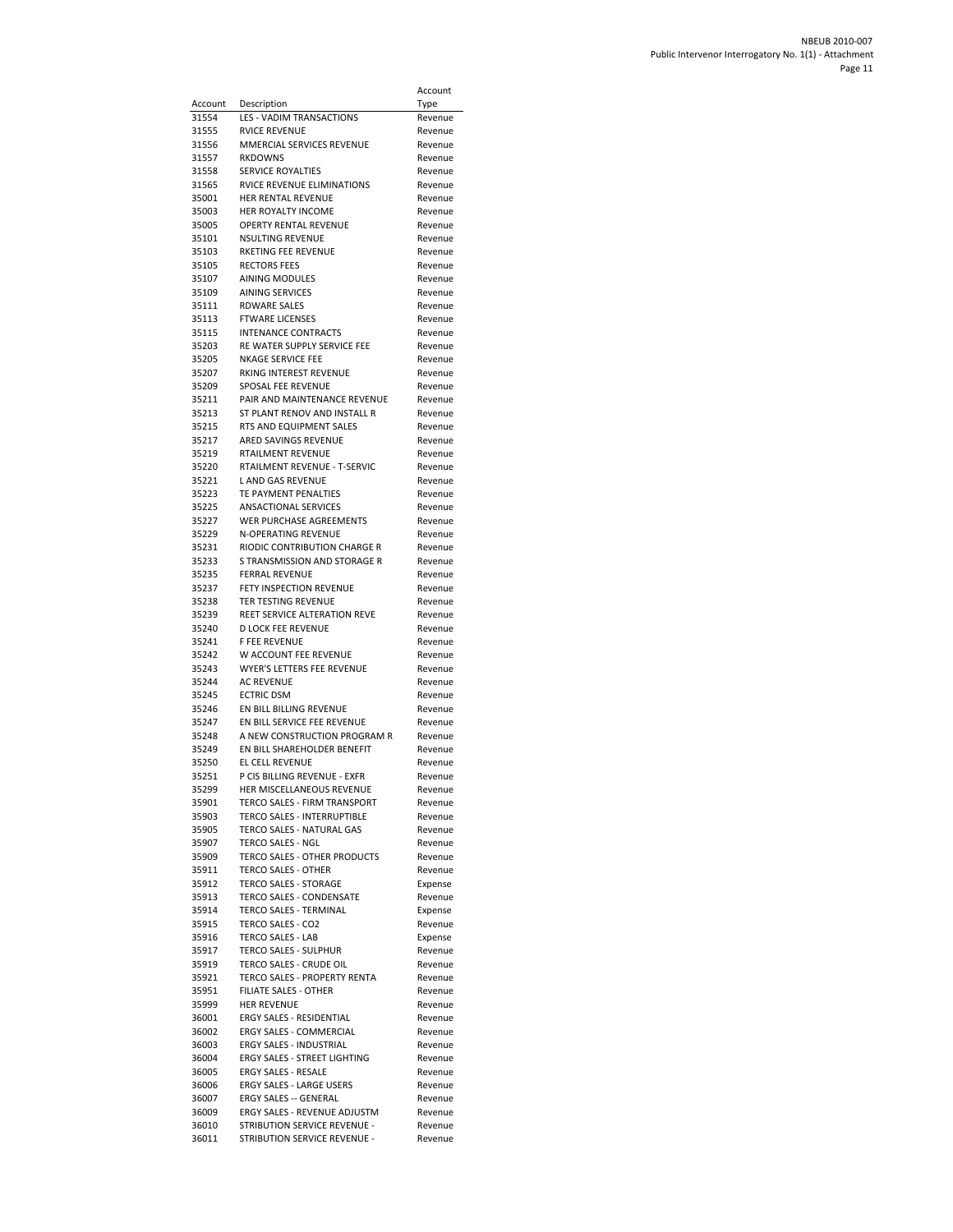|                |                                                              | Account            |
|----------------|--------------------------------------------------------------|--------------------|
| Account        | Description                                                  | Type               |
| 36012          | R REVENUES                                                   | Revenue            |
| 36020          | ANSMISSION SERVICE REVENUE -                                 | Revenue            |
| 36021<br>36022 | LLED REVENUE - WHOLESALE MAR<br>LLED REVENUE - NON-RECURRING | Revenue            |
| 36023          | LLED REVENUE - RETAIL TRANSM                                 | Revenue<br>Revenue |
| 36101          | ORAGE REVENUE OIL - GENERAL                                  | Revenue            |
| 36102          | ORAGE REVENUE - AFFILIATE                                    | Revenue            |
| 36201          | RMINAL REVENUE                                               | Revenue            |
| 36202          | RMINAL REVENUE - AFFILIATE                                   | Revenue            |
| 36301<br>36302 | <b>B SALES</b><br><b>B SALES AFFILIATE</b>                   | Revenue<br>Revenue |
| 36401          | OT STORAGE SALES                                             | Revenue            |
| 36402          | OT STORAGE SALES AFFILIATE                                   | Revenue            |
| 40201          | PACITY RELEASE COSTS                                         | Expense            |
| 40203          | <b>ANSPORTATION PENALTIES</b>                                | Expense            |
| 40205          | ANSPORTATION PIPELINE EXPENS                                 | Expense            |
| 40207<br>40301 | RRIER FREIGHT TRANSPORATION<br>DGE GAIN/LOSS - REALIZED      | Expense<br>Expense |
| 40302          | FILIATE COST OF NATURAL GAS                                  | Expense            |
| 40303          | ST OF NATURAL GAS SOLD                                       | Expense            |
| 40304          | ST OF GAS - HEDGE                                            | Expense            |
| 40305          | S LOSS                                                       | Expense            |
| 40306          | DGE GAIN/LOSS - UNREALIZED                                   | Expense            |
| 40307<br>40309 | <b>BALANCE PURCHASE COST</b><br>RM TRANSPORTATION CHARGE     | Expense            |
| 40311          | <b>EL - NAT GAS PURCHASES</b>                                | Expense<br>Expense |
| 40313          | SN IN CASH OUT COST OF GAS                                   | Expense            |
| 40401          | <b>L PURCHASES</b>                                           | Expense            |
| 40403          | ADING/UNLOADING FEES                                         | Expense            |
| 40405          | <b>ACTIONATING FEES</b>                                      | Expense            |
| 40407<br>40601 | W MAKE PURCHASES<br>HER PRODUCT PURCHASES                    | Expense            |
| 40603          | <b>ORAGE COSTS</b>                                           | Expense<br>Expense |
| 40605          | <b>NDENSATE PURCHASES</b>                                    | Expense            |
| 40607          | 2 PURCHASES                                                  | Expense            |
| 40609          | LPHUR PURCHASES                                              | Expense            |
| 40611          | <b>UDE OIL PURCHASES</b>                                     | Expense            |
| 40613<br>41001 | SH IN CASH OUT COST OF GAS<br>S COSTS - RESIDENTIAL          | Expense<br>Expense |
| 41003          | <b>S COSTS UNBILLED</b>                                      | Expense            |
| 41005          | S COSTS - INDUSTRIAL                                         | Expense            |
| 41007          | BILLED AND UNACCOUNTED FOR G                                 | Expense            |
| 41009          | <b>BILLED REVENUE</b>                                        | Expense            |
| 41011<br>41111 | <b>MPANY USED GAS</b><br>BILLED AND UNACCOUNTED FOR G        | Expense            |
| 41113          | BILLED AND UNACCOUNTED FOR G                                 | Expense<br>Expense |
| 41115          | BILLED AND UNACCOUNTED FOR G                                 | Expense            |
| 41552          | <b>TAIL SERVICES MATERIAL</b>                                | Expense            |
| 41553          | TAIL SERVICES EQUIPMENT                                      | Expense            |
| 41554          | MMERCIAL COST OF SALE                                        | Expense            |
| 41555          | RVICE COST OF SALE                                           | Expense            |
| 41556<br>41557 | MMERCIAL SERVICE COST OF SAL<br><b>SCOUNTS TAKEN</b>         | Expense<br>Expense |
| 41558          | EIGHT COST OF SALE                                           | Expense            |
| 41559          | SCELLANEOUS COST OF SALES                                    | Expense            |
| 41560          | <b>BOUR COST OF SALES</b>                                    | Expense            |
| 41561          | MMERCIAL COGS                                                | Expense            |
| 41562<br>41563 | RVICE COGS<br>RVICE REVENUE ELIMINATIONS                     | Expense<br>Expense |
| 45001          | HER RENTAL COST OF SALE                                      | Expense            |
| 45003          | HER ROYALTY COST OF SALE                                     | Expense            |
| 45201          | RTS FOR RESALE                                               | Expense            |
| 45299          | HER MISCELLANEOUS COST OF SA                                 | Expense            |
| 45901          | TERCO COS - FIRM TRANSPORTAT                                 | Expense            |
| 45902<br>45903 | TERCO COS - INTERRUPTIBLE<br>TERCO COS - NATURAL GAS         | Expense            |
| 45905          | TERCO COS - NGL PURCHASES                                    | Expense<br>Expense |
| 45907          | TERCO COS - OTHER PRODUCT PU                                 | Expense            |
| 45909          | <b>TERCO COS - OTHER</b>                                     | Expense            |
| 45913          | TERCO COS - CONDENSATE                                       | Expense            |
| 45915          | TERCO COS - CO2                                              | Expense            |
| 45917          | <b>TERCO COS - SULPHUR</b>                                   | Expense            |
| 45919<br>45951 | TERCO COS - CRUDE OIL<br><b>FILIATE COS - ALL</b>            | Expense<br>Expense |
| 45952          | FILIATE COST OF SALES                                        | Expense            |
| 60001          | WER                                                          | Expense            |
| 60003          | EL - HEATER                                                  | Expense            |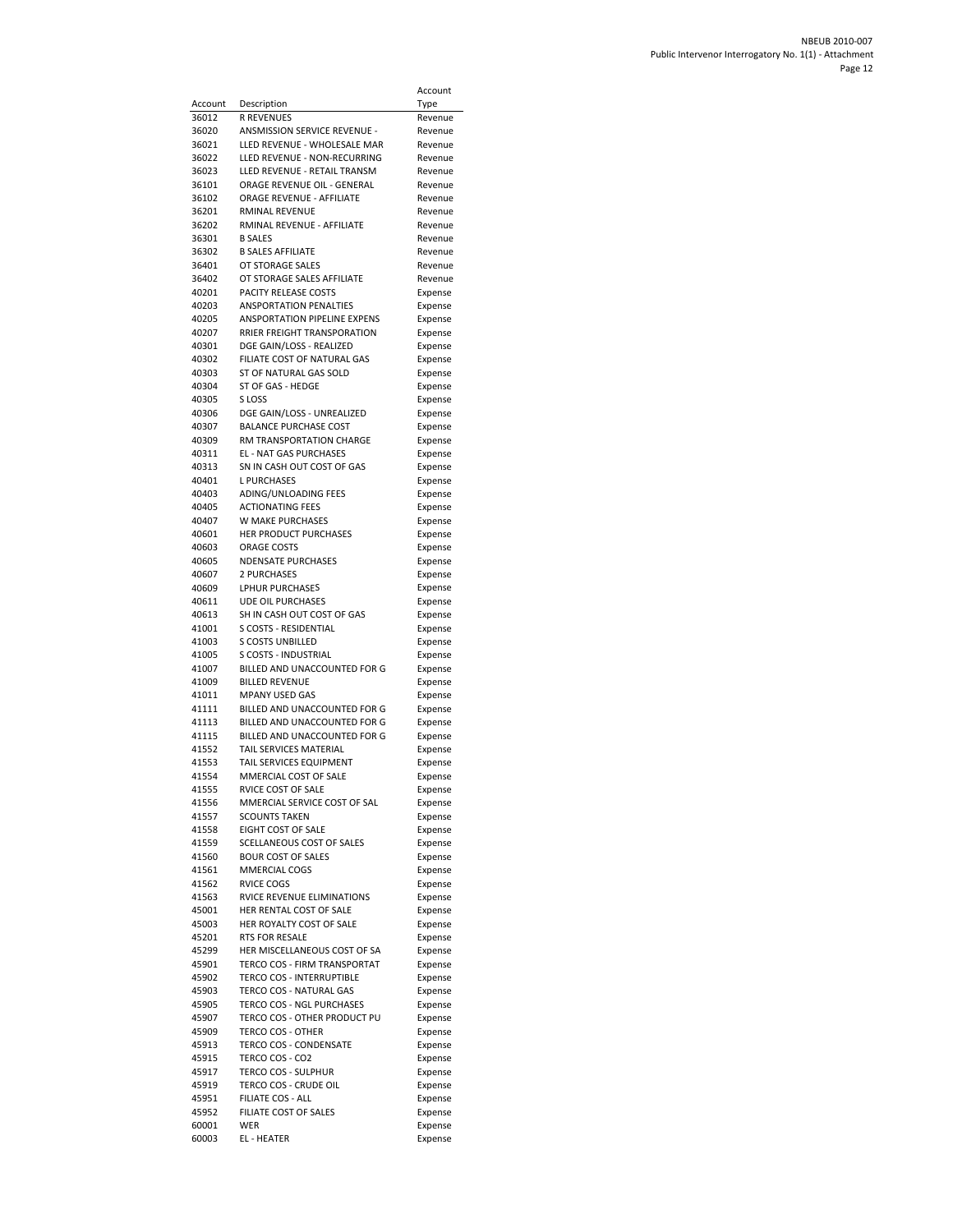|                  |                                                              | Account            |
|------------------|--------------------------------------------------------------|--------------------|
| Account<br>60005 | Description<br>EL - GEN                                      | Type               |
| 60007            | AG REDUCING AGENT                                            | Expense<br>Expense |
| 60009            | WER PRIOR YEAR ADJUSTMENT                                    | Expense            |
| 60011            | E NRA OTHER POWER                                            | Expense            |
| 60101            | <b>SE PAY</b><br><b>EKLY PAYROLL</b>                         | Expense            |
| 60103<br>60105   | <b>URLY PAYROLL</b>                                          | Expense<br>Expense |
| 60107            | RMANENT PART - TIME PAYROLL                                  | Expense            |
| 60109            | <b>MPORARY PAYROLL</b>                                       | Expense            |
| 60111            | YOVER COMPENSATION                                           | Expense            |
| 60113<br>60115   | <b>IVER PER DIEM</b><br><b>IFT DIFFERENTIAL</b>              | Expense<br>Expense |
| 60117            | <b>CATION PAY</b>                                            | Expense            |
| 60119            | <b>VERANCE PAY</b>                                           | Expense            |
| 60121            | <b>LARY CONTINUATION</b>                                     | Expense            |
| 60123<br>60125   | <b>MP DISABILITY</b><br>PATRIATE ALLOWANCE                   | Expense<br>Expense |
| 60127            | <b>TRA HOURS</b>                                             | Expense            |
| 60129            | <b>HEDULED OVERTIME</b>                                      | Expense            |
| 60131            | ATUTORY HOLIDAY PAY                                          | Expense            |
| 60133<br>60135   | <b>CK PAY</b><br>TO BENEFIT - TAXABLE                        | Expense<br>Expense |
| 60137            | IP - SR. MGMT                                                | Expense            |
| 60138            | IP - SALARIED                                                | Expense            |
| 60139            | <b>MMISSION PAY</b>                                          | Expense            |
| 60141<br>60143   | <b>CANCY CREDIT</b><br>T OF COUNTRY PAYROLL                  | Expense            |
| 60145            | <b>HER SALARY EXPENSE</b>                                    | Expense<br>Expense |
| 60146            | <b>CENTIVE STOCK OPTIONS</b>                                 | Expense            |
| 60147            | <b>RFORMANCE STOCK UNITS</b>                                 | Expense            |
| 60148<br>60149   | <b>STRICTED STOCK UNITS</b><br>IP DIRECT ALLOCATION - DSO    | Expense            |
| 60150            | RFORMANCE STOCK OPTIONS                                      | Expense<br>Expense |
| 60201            | NADA PENSION PLAN - COMPANY                                  | Expense            |
| 60202            | EBEC PARENTAL INSURANCE PLAN                                 | Expense            |
| 60203<br>60205   | CIAL SECURITY (US)<br>RKERS COMPENSATION                     | Expense            |
| 60207            | PLOYMENT INSURANCE                                           | Expense<br>Expense |
| 60209            | <b>EMPLY INSURANCE (US)</b>                                  | Expense            |
| 60211            | OV MEDICARE - ACTIVE EMPL                                    | Expense            |
| 60212<br>60213   | PLOYER HEALTH TAX EXPENSE<br>TENDED MEDICAL - ACTIVE EMPL    | Expense<br>Expense |
| 60215            | NTAL PLAN - ACTIVE EMPL                                      | Expense            |
| 60217            | RVIVOR BENEFITS - ACTIVE EMP                                 | Expense            |
| 60218<br>60219   | ORT TERM DISABILITY<br>NG TERM DISABILITY                    | Expense            |
| 60221            | OUP LIFE INSURANCE - ACTIVE                                  | Expense<br>Expense |
| 60223            | CIDENTAL DEATH AND DISMEMBER                                 | Expense            |
| 60225            | VINGS PLAN - COMPANY CONTRIB                                 | Expense            |
| 60227<br>60228   | GISTERED DB CURRENT SERVICE<br>PPLEMENTAL DB CURRENT SERVIC  | Expense            |
| 60229            | PAST SERVICE PENSION LIABIL                                  | Expense<br>Expense |
| 60230            | PPLEMENTAL PENSION PLAN PAYM                                 | Expense            |
| 60231            | PENSION PYMT                                                 | Expense            |
| 60233<br>60235   | NUITY PLAN - CURRENT CONTRAC<br>NUITY PLAN - PAST CONTRACT ( | Expense            |
| 60237            | ION BUSINESS HOURS                                           | Expense<br>Expense |
| 60239            | <b>UCATION AWARDS</b>                                        | Expense            |
| 60241            | PLOYEE CLUBS                                                 | Expense            |
| 60243<br>60245   | PLOYEE ASSISTANCE PLAN<br>OKING CESSATION                    | Expense<br>Expense |
| 60247            | VING ALLOWANCE                                               | Expense            |
| 60249            | COMODATION ALLOWANCE                                         | Expense            |
| 60251            | <b>CATION TRAVEL</b>                                         | Expense            |
| 60253<br>60255   | <b>HOOLING</b><br>N INSURED HEALTH                           | Expense<br>Expense |
| 60257            | <b>NEFIT CREDITS</b>                                         | Expense            |
| 60259            | PUTED INTEREST EMPLOY LOANS                                  | Expense            |
| 60261            | <b>ECUTIVE BENEFITS</b>                                      | Expense            |
| 60263<br>60265   | TOMOBILE ALLOWANCE<br>RKING                                  | Expense<br>Expense |
| 60267            | TIRE PLAN ADMIN FEES                                         | Expense            |
| 60269            | VINGS PLAN ADMIN FEES                                        | Expense            |
| 60271            | EX PLAN ADMIN FEES                                           | Expense            |
| 60273<br>60274   | <b>ALTH &amp; FITNESS</b><br><b>ILDCARE</b>                  | Expense<br>Expense |
| 60298            | <b>NEFITS CONTRA</b>                                         | Expense            |
|                  |                                                              |                    |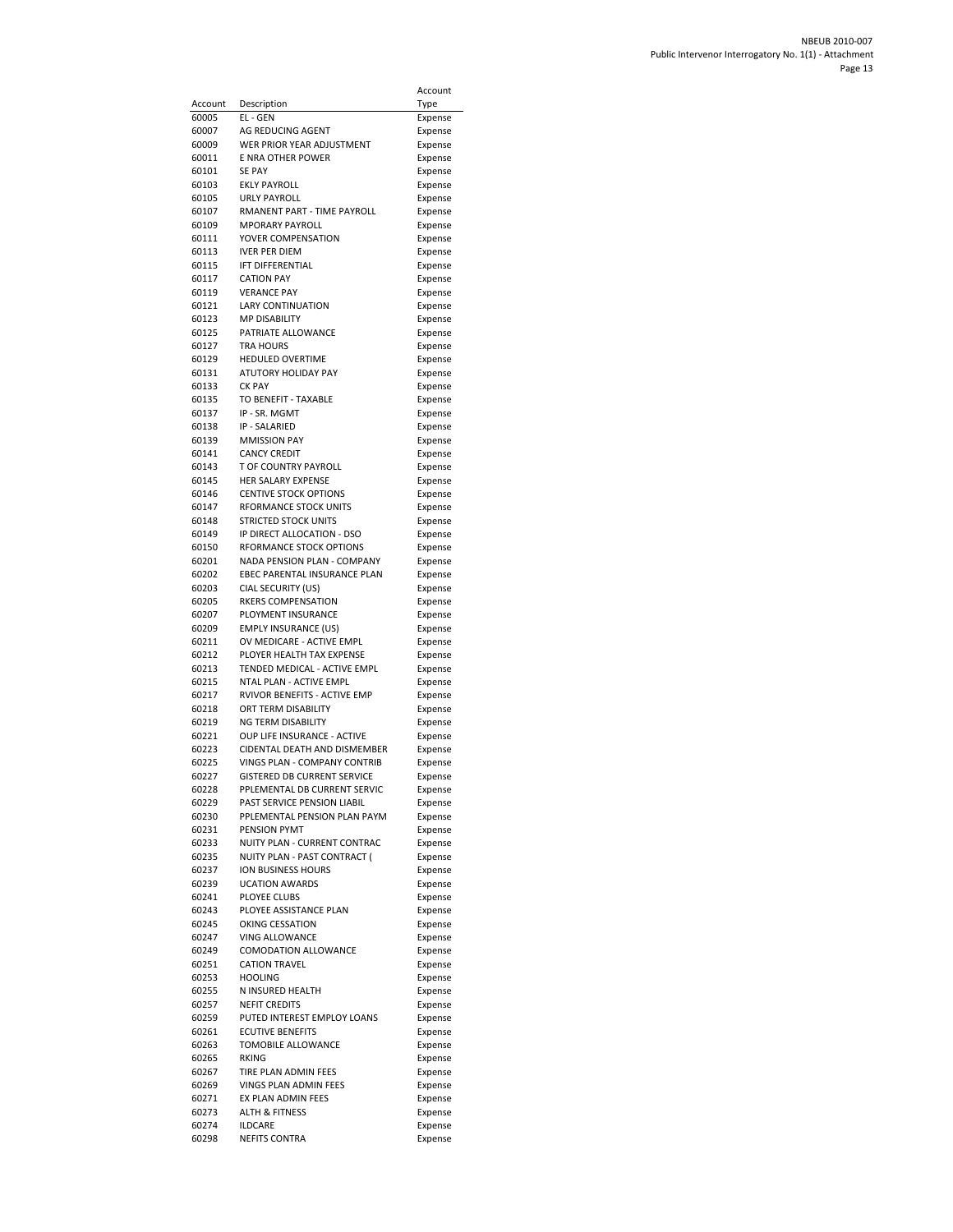|                  |                                                                | Account            |
|------------------|----------------------------------------------------------------|--------------------|
| Account<br>60299 | Description<br>HER EMPLOYEE BENEFITS                           | Type               |
| 60301            | OV MEDICARE - ANNUITANT                                        | Expense<br>Expense |
| 60303            | TENDED MEDICAL - ANNUITANT                                     | Expense            |
| 60305            | TENDED MEDICAL - KEY ANNUITA                                   | Expense            |
| 60307            | <b>NTAL PLAN - ANNUITANT</b>                                   | Expense            |
| 60308            | A-ANNUITANT                                                    | Expense            |
| 60309<br>60310   | NTAL PLAN - KEY ANNUITANT<br>EMUIM-ANNUITANT                   | Expense<br>Expense |
| 60311            | OUP LIFE INSURANCE - ANNUITA                                   | Expense            |
| 60313            | OUP LIFE INSURANCE - KEY ANN                                   | Expense            |
| 60315            | RVIVOR BENEFITS - ANNUITANT                                    | Expense            |
| 60317            | XIMUM PENSION - ALL                                            | Expense            |
| 60319            | HER POST RETIREMENT BENEFITS                                   | Expense            |
| 60401<br>60403   | PLOYEE TRAINING AND DEVELOPM<br>ECUTIVE DEVELOPMENT            | Expense<br>Expense |
| 60405            | CRUITMENT ADVERTISING AND IN                                   | Expense            |
| 60406            | PLOYEE REFERRAL PROGRAM                                        | Expense            |
| 60407            | DICAL EXAMINATIONS                                             | Expense            |
| 60409            | <b>ALIFICATION TESTING</b>                                     | Expense            |
| 60411<br>60412   | ARDS AND ALLOWANCES<br>PLOYEE RECOGNITION AWARDS AN            | Expense<br>Expense |
| 60413            | PLOYEE COMMUNICATION                                           | Expense            |
| 60415            | PLOYEE EDUCATION REFUND                                        | Expense            |
| 60501            | LOCATION COSTS - THIRD PARTY                                   | Expense            |
| 60503            | <b>LOCATION COSTS - PAYROLL</b>                                | Expense            |
| 60505            | <b>LOCATION COSTS - MEALS</b>                                  | Expense            |
| 60507<br>60509   | TL EXPAT/REPATRIATION COSTS<br>TL HOST COUNTRY COSTS - THIR    | Expense<br>Expense |
| 60511            | TL HOST COUNTRY COSTS - PAYR                                   | Expense            |
| 60513            | TL HOST COUNTRY COSTS - MEAL                                   | Expense            |
| 61001            | OLS                                                            | Expense            |
| 61003            | LDING SUPPLIES                                                 | Expense            |
| 61005            | <b>OD SUPPLIES</b>                                             | Expense            |
| 61007<br>61009   | ERGENCY RESPONSE SUPPLIES<br>FETY RELATED SUPPLIES             | Expense            |
| 61011            | IFORMS AND PROTECTIVE CLOTHI                                   | Expense<br>Expense |
| 61013            | <b>THANOL</b>                                                  | Expense            |
| 61015            | YCOL                                                           | Expense            |
| 61017            | <b>INE</b>                                                     | Expense            |
| 61019            | TIFREEZE                                                       | Expense            |
| 61021<br>61023   | <b>EMICALS</b><br>L - SIEVE DESSICANT                          | Expense<br>Expense |
| 61101            | <b>ILITIES</b>                                                 | Expense            |
| 61103            | ATIONERY PRINTING AND DRAFTI                                   | Expense            |
| 61105            | PIER AND OTHER OFFICE SUPPLI                                   | Expense            |
| 61107            | <b>MPANY PUBLICATIONS</b>                                      | Expense            |
| 61109<br>61111   | OKS AND SUBSCRIPTIONS<br><b>DIOVISUAL SUPPLIES</b>             | Expense<br>Expense |
| 61113            | <b>MPUTER EQUIP SUPPLIES</b>                                   | Expense            |
| 61115            | <b>MPUTER HARDWARE</b>                                         | Expense            |
| 61116            | MPUTER SOFTWARE                                                | Expense            |
| 61117            | HER PROCUREMENT COSTS                                          | Expense            |
| 61119<br>61201   | RPORATE & FINANCIAL SUPPORT<br>BLIC AWARENESS AND PROMOTION    | Expense            |
| 61299            | HER MATERIALS AND SUPPLIES                                     | Expense<br>Expense |
| 61501            | COUNTING TAX AND AUDIT FEES                                    | Expense            |
| 61503            | <b>GAL FEES</b>                                                | Expense            |
| 61505            | LING FEES                                                      | Expense            |
| 61507            | <b>GULATORY COMPLIANCE SERVICES</b>                            | Expense            |
| 61509            | ANSFER AGENT FEES                                              | Expense            |
| 61510<br>61511   | OFESSIONAL & REGULATORY - IN<br>OFESSIONAL CONSULTING FEES     | Expense<br>Expense |
| 61513            | <b>VIGATION FEES</b>                                           | Expense            |
| 61551            | DIO MEDIA                                                      | Expense            |
| 61553            | NDOR CO - OP                                                   | Expense            |
| 61555            | <b>ENCY FEES</b>                                               | Expense            |
| 61557            | RKETING RESEARCH                                               | Expense            |
| 61559<br>61561   | VERTISING AND PUBLIC RELATIO<br><b>ERGY EFFICIENCY REBATES</b> | Expense<br>Expense |
| 61563            | YERS                                                           | Expense            |
| 61601            | NTRACT SERVICES AND TEMP LAB                                   | Expense            |
| 61603            | MPORARY OFFICE ASSISTANCE                                      | Expense            |
| 61605            | MP FIELD ASSISTANCE                                            | Expense            |
| 61606            | TSIDE CONTRACTOR LABOR - INT<br>OFESSIONAL/TECH ASSIST         | Expense            |
| 61607<br>61609   | MMISSIONAIRES AND SECURITY S                                   | Expense<br>Expense |
| 61611            | <b>TSIDE CONTRACT SERVICES</b>                                 | Expense            |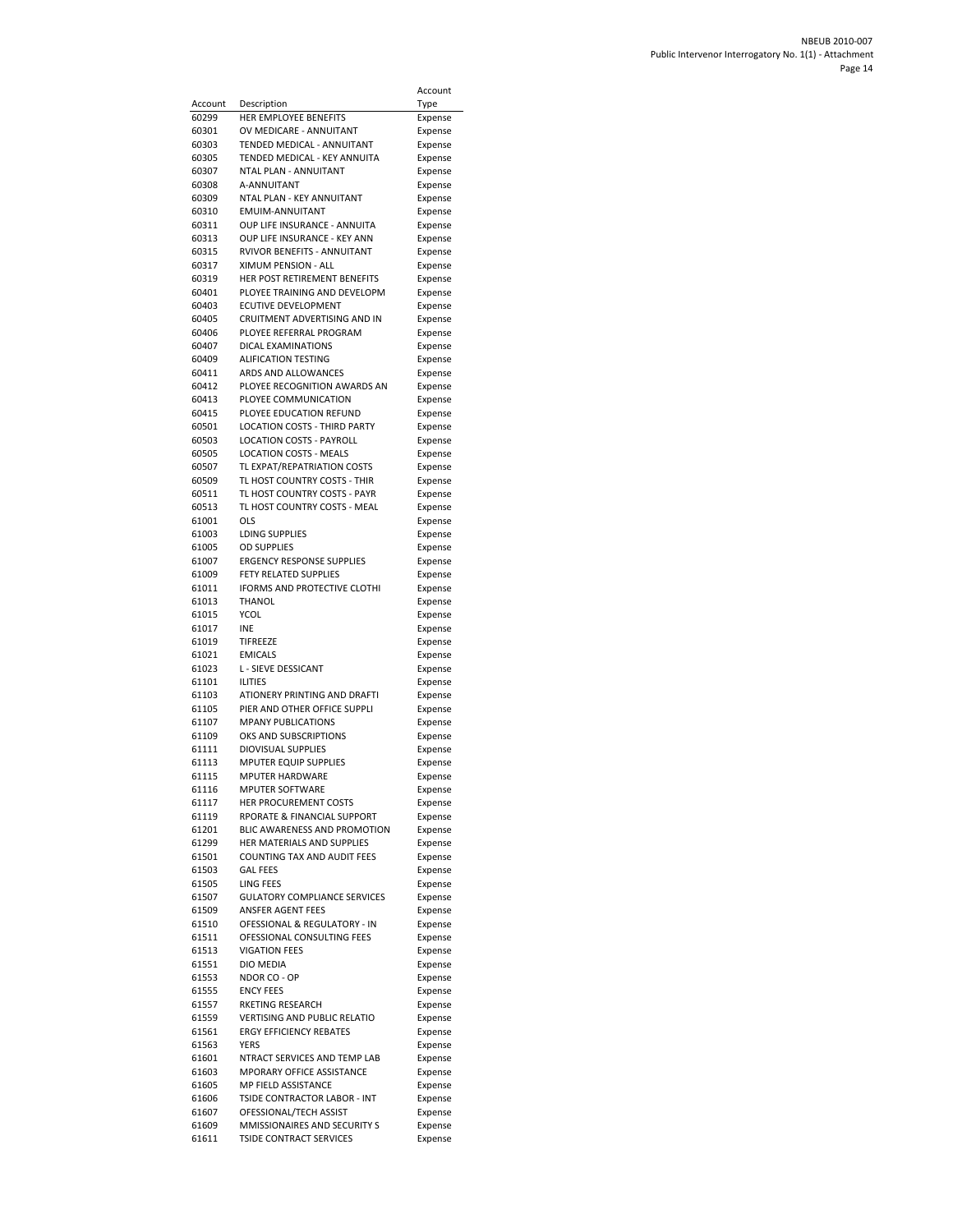| Account        | Description                                        | Account<br>Type    |
|----------------|----------------------------------------------------|--------------------|
| 61701          | <b>MPUTER FACILITIES</b>                           | Expense            |
| 61703          | <b>DESKTOP SERVICES</b>                            | Expense            |
| 61705          | HARDWARE MAINTENANCE SERVIC                        | Expense            |
| 61706          | SOFTWARE MAINTENANCE SERVIC                        | Expense            |
| 61707          | <b>NITORIAL SERVICE</b>                            | Expense            |
| 61709          | FICE REPAIRS AND MAINTENANCE                       | Expense            |
| 61711          | ILDING RELOCATIONS                                 | Expense            |
| 61713          | ANSFER AGENT                                       | Expense            |
| 61715          | STAGE COURIER AND MISC FREIG                       | Expense            |
| 61717<br>61719 | PRODUCTION SERVICES<br><b>BUILT DRAWINGS</b>       | Expense            |
| 61721          | SIGN AND DRAFTING SERVICES                         | Expense<br>Expense |
| 61723          | <b>TERSTATE/PROV FREIGHT</b>                       | Expense            |
| 61801          | <b>VIRONMENTAL PERMITS</b>                         | Expense            |
| 61803          | ZARDOUS WASTE DISPOSAL                             | Expense            |
| 61805          | VIRONMENTAL CONTROL                                | Expense            |
| 61806          | VIRONMENTAL SERVICES - INTEG                       | Expense            |
| 61807          | <b>ALYSIS REPORTS</b>                              | Expense            |
| 61809          | <b>NES AND PENALTIES</b>                           | Expense            |
| 61901<br>61902 | <b>RECTORS FEES</b><br><b>RECTORS EXPENSES</b>     | Expense            |
| 61903          | <b>DIO FACILITIES</b>                              | Expense<br>Expense |
| 61905          | SEARCH AND DEVELOPMENT                             | Expense            |
| 61906          | HER OUTSIDE SERVICES - INTEG                       | Expense            |
| 61907          | <b>RPORT SERVICES</b>                              | Expense            |
| 61909          | HYDRATION                                          | Expense            |
| 61910          | <b>TE WORK</b>                                     | Expense            |
| 61911          | CONDITIONING OF MATERIAL                           | Expense            |
| 61999          | <b>HER OUTSIDE SERVICES</b>                        | Expense            |
| 62001          | NE PIPE - MAT                                      | Expense            |
| 62002          | NE PIPE - O/S<br>GHT OF WAY - MAT                  | Expense            |
| 62003<br>62004 | GHT OF WAY - O/S                                   | Expense<br>Expense |
| 62005          | THODIC PROTECTION - MAT                            | Expense            |
| 62006          | THODIC PROTECTION - O/S                            | Expense            |
| 62007          | <b>HIBITOR - MATERIAL</b>                          | Expense            |
| 62008          | HIBITOR - O/S                                      | Expense            |
| 62009          | TERNAL INSPECT - MAT                               | Expense            |
| 62010          | TERNAL INSPECT - O/S                               | Expense            |
| 62011          | USHING                                             | Expense            |
| 62012          | AK REPAIR - MAT                                    | Expense            |
| 62013<br>62014 | AK REPAIR - O/S<br>RROSION CONTROL - MAT           | Expense<br>Expense |
| 62015          | RROSION CONTROL - O/S                              | Expense            |
| 62016          | <b>ILDING OPERATIONS - MAT</b>                     | Expense            |
| 62017          | ILDING OPERATIONS - O/S                            | Expense            |
| 62018          | USES - MAT                                         | Expense            |
| 62019          | USES - O/S                                         | Expense            |
| 62020          | ADS AND WALKS - MAT                                | Expense            |
| 62021          | ADS AND WALKS - O/S                                | Expense            |
| 62022          | <b>GETATION CONTROL</b>                            | Expense            |
| 62023<br>62024 | OW REMOVAL<br><b>ECTRICAL MOTORS - MAT</b>         | Expense<br>Expense |
| 62025          | <b>ECTRICAL MOTORS - O/S</b>                       | Expense            |
| 62026          | <b>ESEL ENGINES</b>                                | Expense            |
| 62027          | IN PUMPS - MAT                                     | Expense            |
| 62028          | IN PUMP SEALS                                      | Expense            |
| 62029          | IN PUMPS - O/S                                     | Expense            |
| 62030          | <b>ECTRICAL AND OTHER</b>                          | Expense            |
| 62031          | <b>LLINES - MAT</b>                                | Expense            |
| 62032          | L LINES - O/S                                      | Expense            |
| 62033          | <b>BORATORY - MAT</b>                              | Expense            |
| 62034<br>62035 | <b>BORATORY - O/S</b><br>OTECTIVE RELAY CALIB      | Expense            |
| 62036          | <b>FRARED SCANNING</b>                             | Expense<br>Expense |
| 62037          | <b>OUNDING SYSTEM TEST</b>                         | Expense            |
| 62038          | ANSFORMER TESTING                                  | Expense            |
| 62039          | MPRESSOR AND SUBSTATIONS - M                       | Expense            |
| 62040          | MPRESSOR AND SUBSTATIONS OIL                       | Expense            |
| 62041          | MPRESSOR AND SUBSTATIONS PAR                       | Expense            |
| 62042          | MPRESSOR AND SUBSTATIONS - O                       | Expense            |
| 62043          | <b>ITCHGEAR OVERHAUL</b>                           | Expense            |
| 62044          | <b>EAKER OVERHAUL</b>                              | Expense            |
| 62045          | MPUTER AND PLC                                     | Expense            |
| 62046<br>62047 | <b>ATION LEAK REPAIR</b><br><b>TERDRAW REPAIRS</b> | Expense<br>Expense |
| 62048          | TER TREATMENT FACILITY                             | Expense            |
|                |                                                    |                    |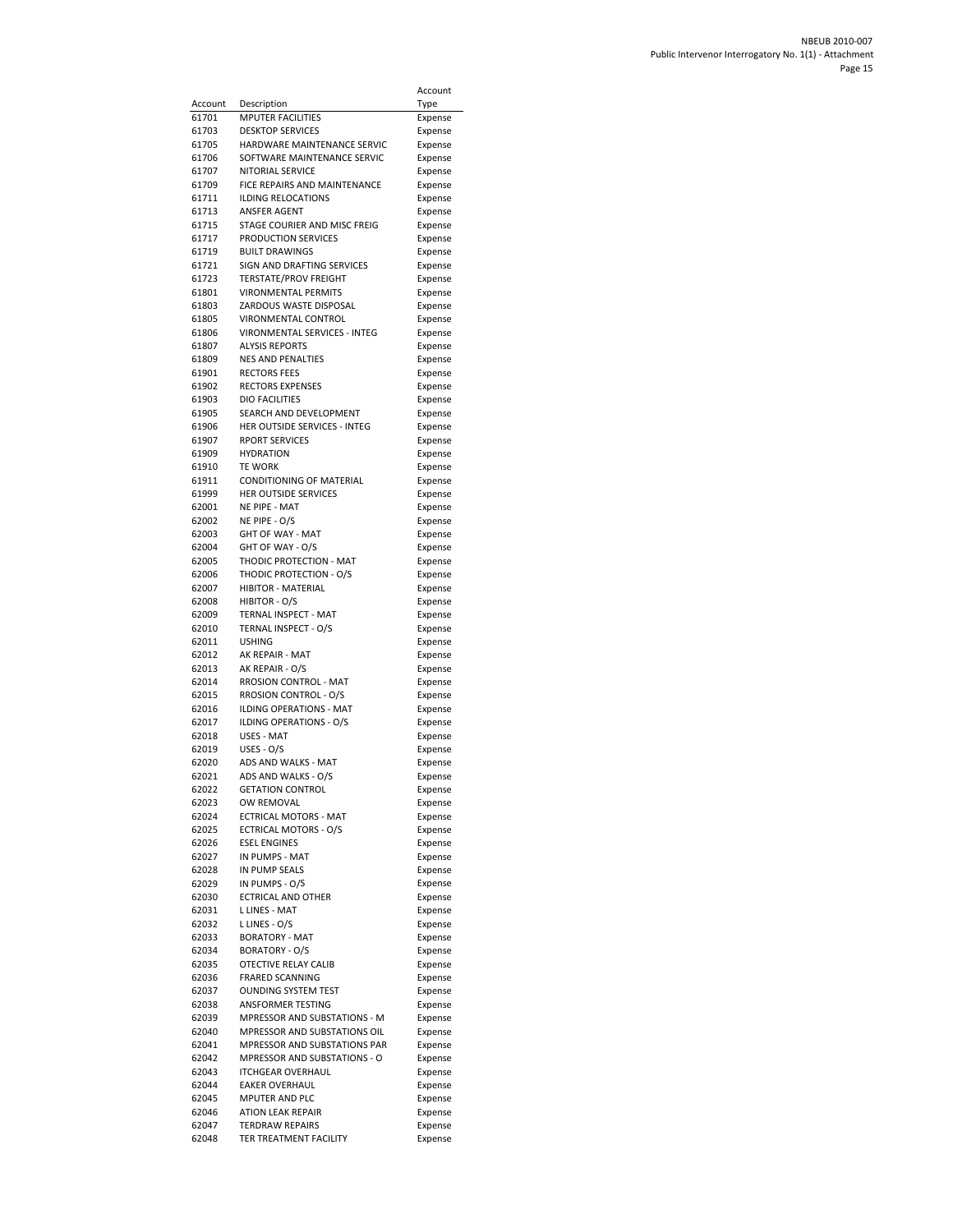| Account        | Description                                                      | Account<br>Type    |
|----------------|------------------------------------------------------------------|--------------------|
| 62049          | OW IMPROVER                                                      | Expense            |
| 62050          | <b>ESEL GENERATORS</b>                                           | Expense            |
| 62051          | L HEATERS                                                        | Expense            |
| 62052          | NKS MIXERS GAUGES - MAT                                          | Expense            |
| 62053          | NKS MIXERS GAUGES - O/S                                          | Expense            |
| 62054<br>62055 | REWALLS - MAT<br>REWALLS - O/S                                   | Expense            |
| 62056          | NK PAINTING                                                      | Expense<br>Expense |
| 62057          | <b>JOR TANK REPAIR</b>                                           | Expense            |
| 62058          | RE PROTECTION                                                    | Expense            |
| 62059          | <b>ART INTEGRATION</b>                                           | Expense            |
| 62060          | ASUREMENT EQUIPMENT                                              | Expense            |
| 62061<br>62062 | BE OIL AND GREASE<br>HER EQUIPMENT - MAT                         | Expense            |
| 62063          | HER EQUIPMENT - O/S                                              | Expense<br>Expense |
| 62064          | STAINABLE ENERGY GENERATION                                      | Expense            |
| 62065          | <b>NDOWNER RELATIONS</b>                                         | Expense            |
| 62066          | CILITIES INTEGRITY INVESTIGA                                     | Expense            |
| 62067          | CILITIES INTEGRITY R&D & PRO                                     | Expense            |
| 62071<br>62080 | LVES                                                             | Expense            |
| 62082          | PAIRS & MAINTENANCE GENERAL<br><b>TUATOR &amp; PIPE FITTINGS</b> | Expense<br>Expense |
| 62083          | <b>STRUMENTATION</b>                                             | Expense            |
| 62101          | NE PATROL - HELICOPTER                                           | Expense            |
| 62102          | N REPAIR - HELICOPTER                                            | Expense            |
| 62103          | N REPAIR - FIXED WING                                            | Expense            |
| 62104          | W MAINT - HELICOPTER                                             | Expense            |
| 62105          | W MAINT - FIXED WING                                             | Expense            |
| 62106<br>62107 | MIN TRAVEL - HELICOPTER<br>MA - CALL OUT                         | Expense<br>Expense |
| 62201          | NTAL SERVICE CONTRACT COSTS                                      | Expense            |
| 62301          | HICLE / FLEET FUEL                                               | Expense            |
| 62303          | HICLE / FLEET LUBE OIL AND F                                     | Expense            |
| 62305          | HICLE / FLEET TIRES AND TUBE                                     | Expense            |
| 62307          | HICLE / FLEET WASHING                                            | Expense            |
| 62309          | HICLE / FLEET OPERATION AND                                      | Expense            |
| 62311<br>62312 | UIPMENT REPAIRS AND MAINTENA<br>LTERS & SCRUBBERS - NON COMP     | Expense<br>Expense |
| 62401          | RCRAFT FUEL                                                      | Expense            |
| 62403          | RCRAFT OIL                                                       | Expense            |
| 62405          | RCRAFT REPAIRS - ENGINES                                         | Expense            |
| 62407          | RCRAFT REPAIRS - AVIONICS                                        | Expense            |
| 62409          | <b>RCRAFT REPAIRS - AIRFRAME</b>                                 | Expense            |
| 62411<br>62413 | ILCAR REPAIRS AND MAINTENANC<br>HER REPAIRS AND MAINTENANCE      | Expense<br>Expense |
| 70001          | <b>ND LEASES</b>                                                 | Expense            |
| 70003          | SEMENT AND RIGHT OF WAY LEAS                                     | Expense            |
| 70005          | <b>FICE RENT</b>                                                 | Expense            |
| 70007          | RKING LEASES                                                     | Expense            |
| 70009          | ASE COMMON COSTS                                                 | Expense            |
| 70011<br>70013 | <b>RCRAFT HANGAR LEASES</b><br><b>ARTMENT LEASES</b>             | Expense            |
| 70015          | <b>ORAGE RENT</b>                                                | Expense<br>Expense |
| 70017          | <b>RMINAL RENT</b>                                               | Expense            |
| 70101          | MPUTER EQUIP LEASE                                               | Expense            |
| 70103          | MOTE DATA CIRCUITS LEASE                                         | Expense            |
| 70105          | HER EQUIPMENT RENTS AND LEAS                                     | Expense            |
| 70151          | <b>LICOPTER COSTS</b>                                            | Expense            |
| 70152<br>70201 | TER CRAFT COSTS<br><b>HICLE LEASES</b>                           | Expense<br>Expense |
| 70203          | <b>AILER LEASES</b>                                              | Expense            |
| 70205          | <b>ILCAR LEASES</b>                                              | Expense            |
| 70207          | <b>LICOPTER RENTALS</b>                                          | Expense            |
| 70209          | <b>RINE RENTALS</b>                                              | Expense            |
| 70301          | HER RENTS AND LEASES                                             | Expense            |
| 70302<br>70401 | FILIATE LEASE EXPENSE                                            | Expense            |
| 70403          | <b>FICE TELEPHONE</b><br>FICE TELEPHONE LONG DISTANCE            | Expense<br>Expense |
| 70405          | LLULAR AND MOBILE TELEPHONES                                     | Expense            |
| 70407          | <b>TELECOM SERVICES</b>                                          | Expense            |
| 70409          | HER TELECOM SERVICES                                             | Expense            |
| 70501          | RFARE                                                            | Expense            |
| 70503          | <b>OUND TRANSPORTATION</b>                                       | Expense            |
| 70505<br>70506 | COMMODATION<br>AVEL & ENTERTAINMENT - INTEG                      | Expense<br>Expense |
| 70507          | ALS AND ENTERTAINMENT                                            | Expense            |
| 70509          | HER TRAVEL EXPENSE                                               | Expense            |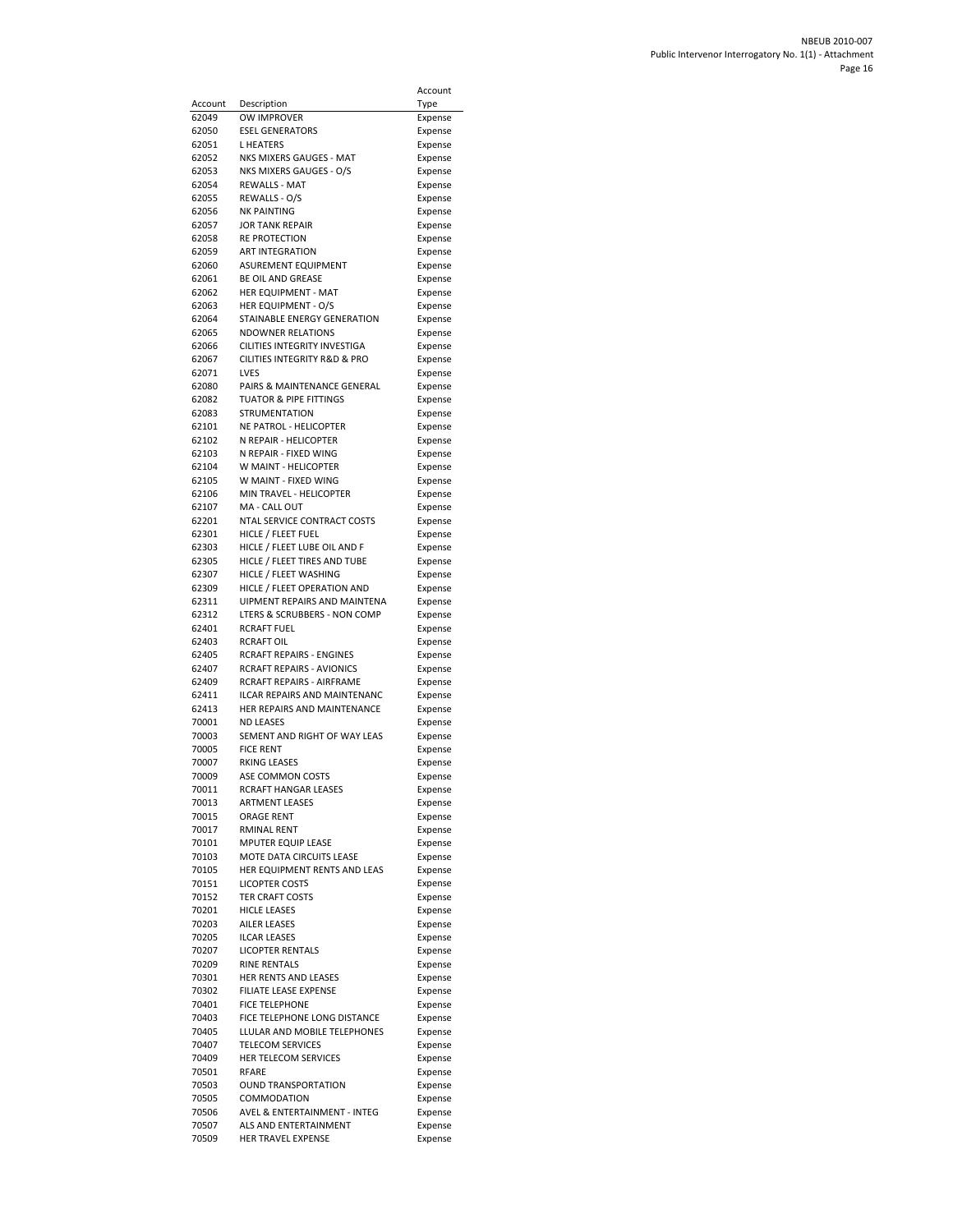|                |                                                                   | Account            |
|----------------|-------------------------------------------------------------------|--------------------|
| Account        | Description                                                       | Type               |
| 70510          | R CANADA FLIGHTS PASS                                             | Expense            |
| 70511          | NFERENCE AND REGISTRATION FE                                      | Expense            |
| 70515          | AVEL & ENTERTAINMENT CREDIT                                       | Expense            |
| 70601          | <b>SURANCE PREMIUMS</b>                                           | Expense            |
| 70603          | SURANCE BOARDS BUREAUS AND T                                      | Expense            |
| 70605<br>70607 | <b>SURANCE BROKER FEES</b><br><b>SURANCE BONDS</b>                | Expense<br>Expense |
| 70651          | SUALTY AND DAMAGE 3RD PARTY                                       | Expense            |
| 70653          | SUALTY AND DAMAGE 3RD PARTY                                       | Expense            |
| 70655          | <b>SUALTY AND DAMAGE 3RD PARTY</b>                                | Expense            |
| 70657          | WER LATERAL RESPONSE PLAN EX                                      | Expense            |
| 70701          | OPERTY TAXES                                                      | Expense            |
| 70703          | <b>SINESS TAXES</b>                                               | Expense            |
| 70705<br>70706 | <b>IL TAXES</b><br>ATE FRANCHISE TAX EXPENSE                      | Expense            |
| 70707          | HICLE LICENSING AND PLATES                                        | Expense<br>Expense |
| 70709          | OV CAPITAL TAX EXPENSE - CUR                                      | Expense            |
| 70711          | OV CAPITAL TAX EXPENSE - PRI                                      | Expense            |
| 70801          | RPORATE DONATIONS                                                 | Expense            |
| 70803          | <b>VIRONMENT CONTRIBUTIONS</b>                                    | Expense            |
| 70805          | LITICAL DONATIONS                                                 | Expense            |
| 70807<br>70809 | <b>ONSORSHIPS</b>                                                 | Expense            |
| 70811          | ADE AND CIVIC MEMBERSHIPS<br>IVATE CLUB MEMBERSHIPS               | Expense<br>Expense |
| 70899          | HER OPERATING AND ADMIN EXPE                                      | Expense            |
| 70901          | YSICAL OIL LOSS - KNOWN                                           | Expense            |
| 70903          | YSICAL OIL LOSS - UNKNOWN                                         | Expense            |
| 70905          | LES OF SLOPS                                                      | Expense            |
| 70907          | L INVENTORY REVALUATION                                           | Expense            |
| 70909          | W ADJUSTMENT                                                      | Expense            |
| 70911          | <b>VENTORY ADJUSTMENTS</b>                                        | Expense            |
| 70913<br>70915 | <b>GRADATION SETTLEMENT</b><br><b>GRADATION OIL LOSS</b>          | Expense<br>Expense |
| 70917          | PLETION                                                           | Expense            |
| 70951          | VOICE PRICE VARIANCE - WAREH                                      | Expense            |
| 70953          | <b>VOICE PRICE VARIANCE - STEEL</b>                               | Expense            |
| 70955          | <b>VOICE PRICE VARIANCE - NGV</b>                                 | Expense            |
| 70957          | <b>VOICE PRICE VARIANCE - HOLDI</b>                               | Expense            |
| 70961          | VING AVERAGE COST VARIANCE -                                      | Expense            |
| 70963<br>70965 | VING AVERAGE COST VARIANCE -<br>VING AVERAGE COST VARIANCE -      | Expense<br>Expense |
| 70967          | VING AVERAGE COST VARIANCE -                                      | Expense            |
| 70971          | YSICAL COUNT ADJUSTMENT - WA                                      | Expense            |
| 70973          | YSICAL COUNT ADJUSTMENT - ST                                      | Expense            |
| 70975          | YSICAL COUNT ADJUSTMENT - NG                                      | Expense            |
| 70977          | YSICAL COUNT ADJUSTMENT - HO                                      | Expense            |
| 70981          | EIGHT/SHIPPING ON GOODS RECE<br>C SERVICE EXPENSE                 | Expense            |
| 71001<br>71003 | RCHANDISE EXPENSE                                                 | Expense<br>Expense |
| 71101          | L AND GAS RENTAL EXPENSE                                          | Expense            |
| 71102          | <b>CENTIVE FEES</b>                                               | Expense            |
| 71103          | L AND GAS ROYALTIES EXPENSE                                       | Expense            |
| 71104          | NAGEMENT FEES                                                     | Expense            |
| 71105          | L AND GAS MAINTENANCE EXPENS                                      | Expense            |
| 71106          | IN/LOSS ON DISPOSITION - OPE                                      | Expense            |
| 71107<br>71109 | L AND GAS OPERATING EXPENSE<br>N-STOCK INVENTORY EXPENSE          | Expense<br>Expense |
| 71111          | PROVED REGULATORY COSTS                                           | Expense            |
| 71117          | HER PLANT RENTAL EXPENSE                                          | Expense            |
| 71119          | <b>D DEBT PROVISION</b>                                           | Expense            |
| 74001          | OJECT LABOUR ALLOCATIONS                                          | Expense            |
| 74002          | <b>XED INTERNAL CHARGES</b>                                       | Expense            |
| 74003          | OJECT GENERAL AND ADMIN ALLO                                      | Expense            |
| 74004<br>74005 | ST OF SERVICE ALLOCATION<br>RIABLE INTERNAL CHARGES               | Expense<br>Expense |
| 74006          | <b>EET CHARGES</b>                                                | Expense            |
| 74007          | NERAL EXPENSE ALLOCATIONS                                         | Expense            |
| 74008          | <b>GAL ENTITY ALLOCATIONS (FOR</b>                                | Expense            |
| 79951          | PITAL PROJECT RECOVERIES                                          | Expense            |
| 79952          | <b>ERATING PROJECT RECOVERIES</b>                                 | Expense            |
| 79953<br>79954 | <b>B ORDER PROJECT RECOVERIES</b><br>N AND ADMIN RECOVERIES - CAP | Expense            |
| 79955          | <b>XED INTERNAL RECOVERIES</b>                                    | Expense<br>Expense |
| 79956          | N AND ADMIN RECOVERIES - NON                                      | Expense            |
| 79957          | IRD PARTY BILLABLE CREDITS                                        | Expense            |
| 79958          | NERAL EXPENSE RECOVERIES                                          | Expense            |
| 79960          | RECT PURCHASE ADMIN FEE CRED                                      | Expense            |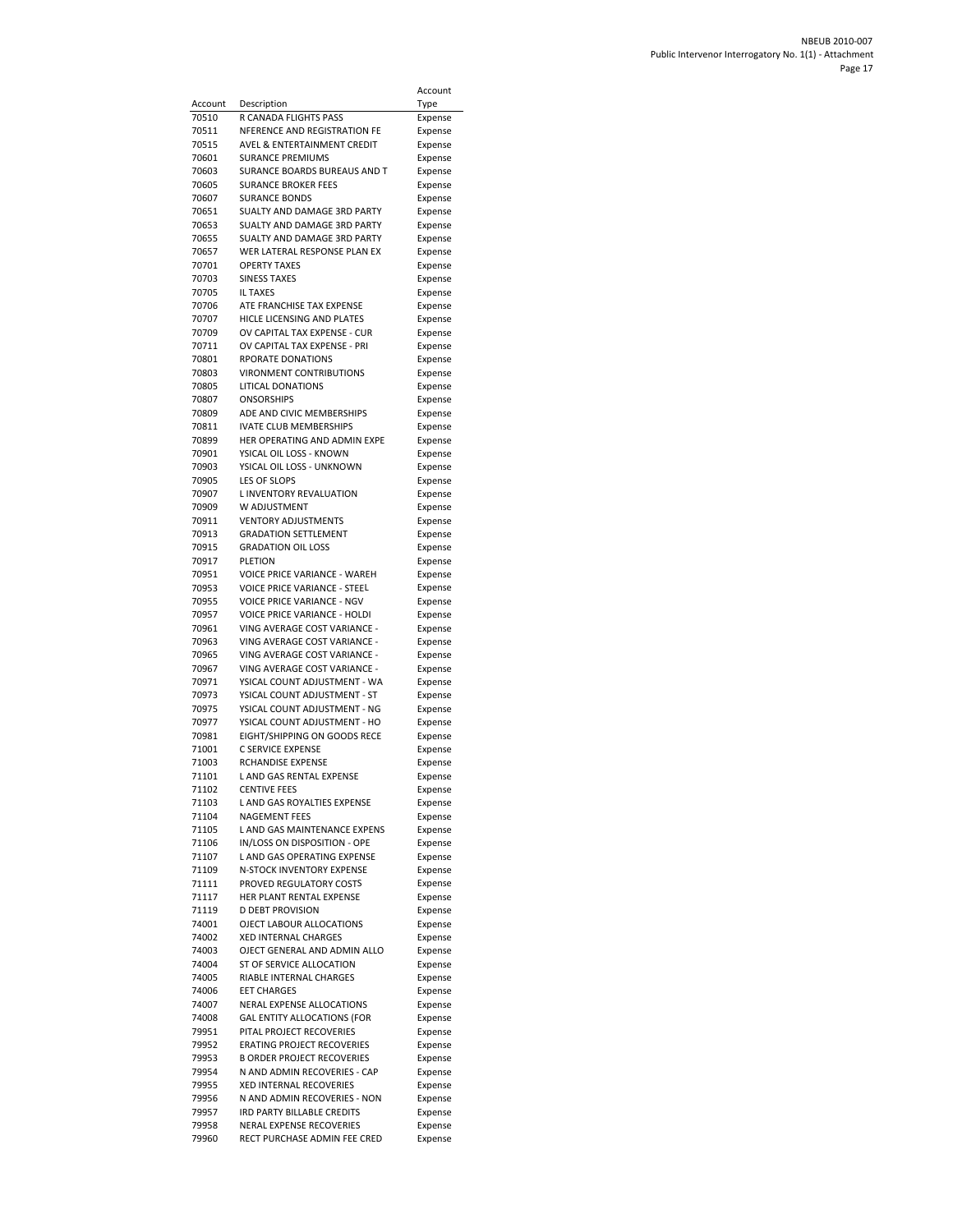|         |                                   | Account |
|---------|-----------------------------------|---------|
| Account | Description                       | Type    |
| 79965   | <b>FERRED PROJECT COSTS</b>       | Expense |
| 79966   | RIABLE INTERNAL RECOVERIES        | Expense |
| 79967   | <b>HER RECOVERIES</b>             | Expense |
| 79968   | GAL ENTITY RECOVERIES (FOR T      | Expense |
| 80001   | PR - PLANT PROPERTY AND EQUI      | Expense |
| 80002   | HER PLANT DEPLETION               | Expense |
| 80006   | PR - ARO'S                        | Expense |
| 80007   | PR - LAND RIGHTS                  | Expense |
| 80009   | PR - CAPITAL LEASE                | Expense |
| 80011   | PR - LEASEHOLD IMPROVEMENTS       | Expense |
| 80012   | <b>PR - RENTAL ASSETS</b>         | Expense |
| 80013   | <b>PR - STORAGE</b>               | Expense |
| 80014   | PR - PPE - PPD                    | Expense |
| 80015   | <b>PR - DISTRIBUTION</b>          | Expense |
| 80016   | PR - INTANGIBLE ACQUIRED SOF      | Expense |
| 80018   | PR - INTANGIBLE INTERNALLY D      | Expense |
| 80049   | ORTIZATION OF INTANGIBLES         |         |
|         | ORTIZATION - OTHER DEFERRED       | Expense |
| 80101   |                                   | Expense |
| 80102   | DC AMORTIZATION                   | Expense |
| 80103   | DC AMORTIZATION                   | Expense |
| 80104   | FERRED REGULATORY REVENUE AM      | Expense |
| 80105   | DC AMORTIZATION - TAX GROSS       | Expense |
| 80201   | <b>TERCO DEPRECIATION EXPENSE</b> | Expense |
| 80911   | O ACCRETION EXPENSE               | Expense |
| 81001   | UITY EARNINGS - EQUITY INV        | Expense |
| 81002   | <b>CENTIVE INCOME</b>             | Expense |
| 81003   | RCH PRICE DISCR AMORT - EQUI      | Expense |
| 81005   | F TAX AMORT - EQUITY INV          | Expense |
| 81006   | UITY EARNINGS - INTANGIBLE A      | Expense |
| 81007   | THHOLDING TAX - EQUITY INV        | Expense |
| 81101   | <b>TEREST INCOME</b>              | Revenue |
| 81103   | <b>VIDEND INCOME</b>              | Revenue |
| 81105   | RTNERSHIP INCOME                  | Revenue |
| 81201   | COME ON OTHER INVESTMENTS         | Revenue |
|         |                                   |         |
| 81203   | COME ON SUPPLEMENTAL PENSION      | Revenue |
| 81301   | TERCO INTEREST INCOME             | Revenue |
| 81303   | TERCO COMMON DIVIDEND INCOME      | Revenue |
| 81304   | <b>TERCO PREF DIVIDEND</b>        | Revenue |
| 81305   | TERCO PREF SECURITIES DIVIDE      | Revenue |
| 81306   | TERCO PARTNERSHIP DISTRIBUTI      | Revenue |
| 81307   | TERCO FINANCIAL/ROYALTY FEE       | Revenue |
| 81309   | TERCO INVESTMENT INCOME - OT      | Revenue |
| 81311   | FILIATE INTEREST INCOME           | Revenue |
| 81401   | DC - ALLOW FUNDS DURING CONS      | Expense |
| 81403   | DC - ALLOW FUNDS DURING CONS      | Expense |
| 81501   | IN/LOSS ON FX - BANK BAL          | Expense |
| 81503   | IN/LOSS ON FX - INTERCO ACCT      | Expense |
| 81504   | IN/LOSS ON FX - INTERCO ACCT      | Expense |
| 81505   | IN/LOSS ON FX - OTHER             | Expense |
| 81507   | IN/LOSS ON FX - HEDGING           | Expense |
| 81509   | IN/LOSS ON FX - A/P PO RATE       | Expense |
| 81511   | IN/LOSS ON FX - A/P REALIZED      | Expense |
| 81513   | IN/LOSS ON FX - CP - REALIZE      | Expense |
| 81514   | IN/LOSS ON FX - CP - UNREALI      | Expense |
|         | IN/LOSS ON FX - NIH - REALIZ      |         |
| 81515   |                                   | Expense |
| 81516   | IN/LOSS ON FX - NIH - UNREAL      | Expense |
| 81517   | IN/LOSS ON FX - CASH FLOW HE      | Expense |
| 81518   | IN/LOSS ON FX - CASH FLOW HE      | Expense |
| 81519   | IN/LOSS ON FX - SPECULATIVE       | Expense |
| 81520   | IN/LOSS ON FX - SPECULATIVE       | Expense |
| 81521   | IN/LOSS ON FX - NON-DESIGNAT      | Expense |
| 81522   | IN/LOSS ON FX - NON-DESIGNAT      | Expense |
| 82001   | <b>HER INCOME</b>                 | Revenue |
| 82003   | IN/LOSS ON DISPOSITION            | Revenue |
| 82004   | <b>LUTION GAIN</b>                | Revenue |
| 82005   | P DISCOUNTS TAKEN                 | Revenue |
| 82007   | C CLAIM 3RD PARTY - OTHER         | Revenue |
| 82009   | <b>FICIENCY AGREEMENTS</b>        | Revenue |
| 82011   | ER EXP TRAVEL REBATE              | Revenue |
| 82013   | RIODIC CONTRIBUTION CHARGES       | Revenue |
| 82015   | RIODIC CONTRIBUTION CHARGES       | Revenue |
| 82017   | HER INTEREST INCOME               | Revenue |
|         | <b>TEREST ON BANK BALANCE</b>     |         |
| 82019   |                                   | Revenue |
| 82101   | <b>HER EXPENSES</b>               | Expense |
| 82102   | PENSE CLEARING                    | Expense |
| 82103   | <b>D DEBT PROVISION</b>           | Expense |
| 82104   | HER EXPENSES - LEGAL ENTITY       | Expense |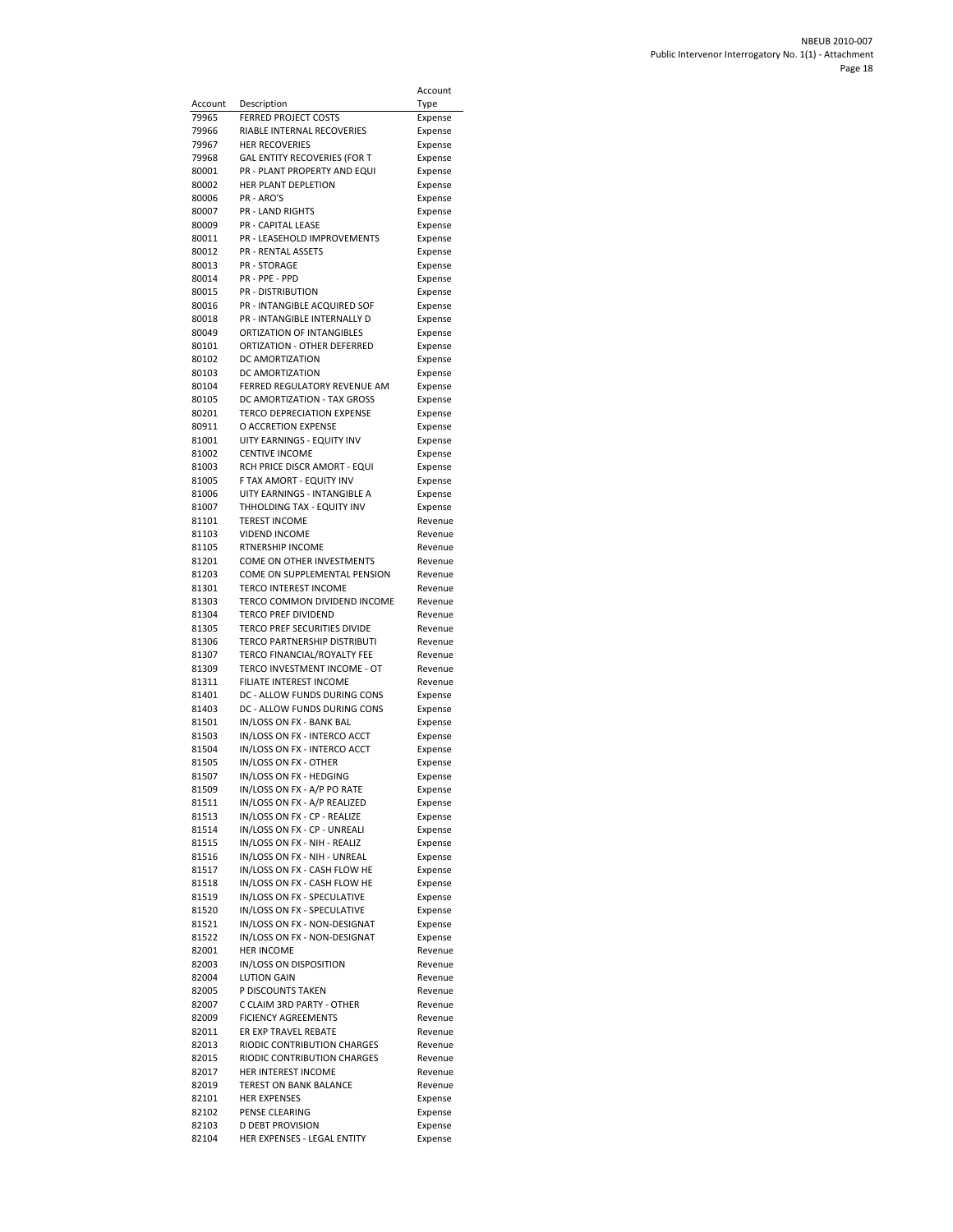|                  |                                                               | Account            |
|------------------|---------------------------------------------------------------|--------------------|
| Account<br>82105 | Description<br>OVINCIAL CAPITAL TAX EXPENSE                   | Type<br>Expense    |
| 82106            | <b>OVINCIAL CAPITAL TAX EXPENSE</b>                           | Expense            |
| 82201            | <b>TEREST EXPENSE - PREF SEC</b>                              | Expense            |
| 82202            | TEREST EXPENSE - COMM PAPER                                   | Expense            |
| 82203            | TEREST EXPENSE - LT DEBT - C                                  | Expense            |
| 82204<br>82205   | TEREST EXPENSE - TAXES (NON-<br><b>TEREST EXPENSE - OTHER</b> | Expense<br>Expense |
| 82206            | TEREST EXPENSE - SECURITY DE                                  | Expense            |
| 82207            | <b>TEREST EXPENSE - REGULATORY</b>                            | Expense            |
| 82208            | <b>TEREST EXPENSE - LONG-TERM S</b>                           | Expense            |
| 82209            | TEREST EXPENSE - CREDIT FACI                                  | Expense            |
| 82210<br>82211   | TEREST EXPENSE - SHORT-TERM<br>TEREST ON DEMAND SIDE MGMT V   | Expense<br>Expense |
| 82213            | TEREST ON LOST REVENUE ADJ M                                  | Expense            |
| 82215            | TEREST ON PURCHASE GAS VARIA                                  | Expense            |
| 82217            | TEREST ON SHARED SAVINGS MEC                                  | Expense            |
| 82219<br>82221   | TEREST ON TRANSACTIONAL SERV<br>TEREST ON CLASS ACTION SUIT   | Expense            |
| 82223            | TEREST ON DEFERRED REBATE                                     | Expense<br>Expense |
| 82225            | TEREST ON CUST COMMUNICATION                                  | Expense            |
| 82227            | TEREST ON DEBT REDEMPTION DE                                  | Expense            |
| 82229            | TEREST ON UNION GAS DEFERRAL                                  | Expense            |
| 82231<br>82241   | TEREST ON ELECTRONIC REGULAT<br>TEREST EXPENSE-OPTIONS-CAD    | Expense<br>Expense |
| 82251            | TEREST EXPENSE-OPTIONS-USD                                    | Expense            |
| 82252            | <b>TEREST EXPENSE - COMM PAPER</b>                            | Expense            |
| 82253            | TEREST EXPENSE - LT DEBT - U                                  | Expense            |
| 82258            | <b>TEREST EXPENSE - LONG TERM S</b>                           | Expense            |
| 82259<br>82260   | TEREST EXPENSE - CREDIT FACI<br>TEREST EXPENSE - SHORT TERM   | Expense<br>Expense |
| 82301            | <b>TERCO INTEREST EXPENSE</b>                                 | Expense            |
| 82307            | TERCO FINANCIAL/ROYALTY FEE                                   | Expense            |
| 82311            | FILIATE INTEREST EXPENSE                                      | Expense            |
| 82321<br>82401   | TERLOB INTEREST EXP/INCOME<br>ORTIZATION OF DEBT ISSUE AND    | Expense            |
| 82403            | <b>NK CHARGES</b>                                             | Expense<br>Expense |
| 82405            | BT ISSUANCE AND ADMIN FEES                                    | Expense            |
| 82501            | NORITY INTEREST IN CONSOLIDA                                  | Expense            |
| 82901            | MM EFFECT ACCTG CHANGES                                       | Expense            |
| 88001<br>88002   | RRENT INCOME TAX PROVISION (<br>TURE INCOME TAX PROVISION (C  | Expense<br>Expense |
| 88003            | DERAL INCOME TAX PROVISION (                                  | Expense            |
| 88005            | TURE FEDERAL INCOME TAX PROV                                  | Expense            |
| 88009            | TURE INCOME TAX PROVISION -                                   | Expense            |
| 88010<br>88090   | RGE CORPORATION TAX PROVISIO<br>THHOLDING TAX PROVISION       | Expense<br>Expense |
| 88101            | OVINCIAL INCOME TAX PROVISIO                                  | Expense            |
| 88102            | OVINCIAL INCOME TAX PROVISIO                                  | Expense            |
| 88103            | ATE INCOME TAX PROVISION                                      | Expense            |
| 88105<br>88201   | TURE STATE INCOME TAX PROVIS<br>THHOLDING TAX PROVISION       | Expense            |
| 88205            | RGE CORPORATION TAX PROVISIO                                  | Expense<br>Expense |
| 88207            | DERAL CAPITAL TAX PROVISION                                   | Expense            |
| 88211            | <b>TERLOB TAX PROVISION</b>                                   | Expense            |
| 88297            | <b>TERLOB LCT PROVISION</b>                                   | Expense            |
| 88298<br>88299   | TERLOB INCOME TAX PROVISION<br>TERLOB FUTURE TAX PROVISION    | Expense<br>Expense |
| 90001            | <b>ERATING DAYS</b>                                           | Expense            |
| 90003            | <b>LENDAR DAYS</b>                                            | Expense            |
| 90005            | LLHEAD                                                        | Expense            |
| 90007<br>90009   | <b>ANT INLET</b><br>ANT INLET / CALENDAR DAYS                 | Expense<br>Expense |
| 90011            | <b>ANT INLET</b>                                              | Expense            |
| 90013            | ANT INLET / CALENDAR DAYS                                     | Expense            |
| 90014            | <b>NE PACK</b>                                                | Expense            |
| 90015            | PASS GAS                                                      | Expense            |
| 90016<br>90017   | FG<br>SIDUE                                                   | Expense<br>Expense |
| 90019            | EL/FLARE                                                      | Expense            |
| 90021            | EL/FLARE % OF PLANT INLET                                     | Expense            |
| 90023            | TAL PRODUCTION                                                | Expense            |
| 90025<br>90027   | <b>OSS PRODUCTION</b><br><b>COVERED GPM</b>                   | Expense<br>Expense |
| 90029            | <b>OSS PRICES</b>                                             | Expense            |
| 90031            | <b>IGHTED AVG NGL</b>                                         | Expense            |
| 90033            | KE IN KIND VOLUMES RESIDUE                                    | Expense            |
| 90035            | KE IN KIND VOLUMES NGL                                        | Expense            |